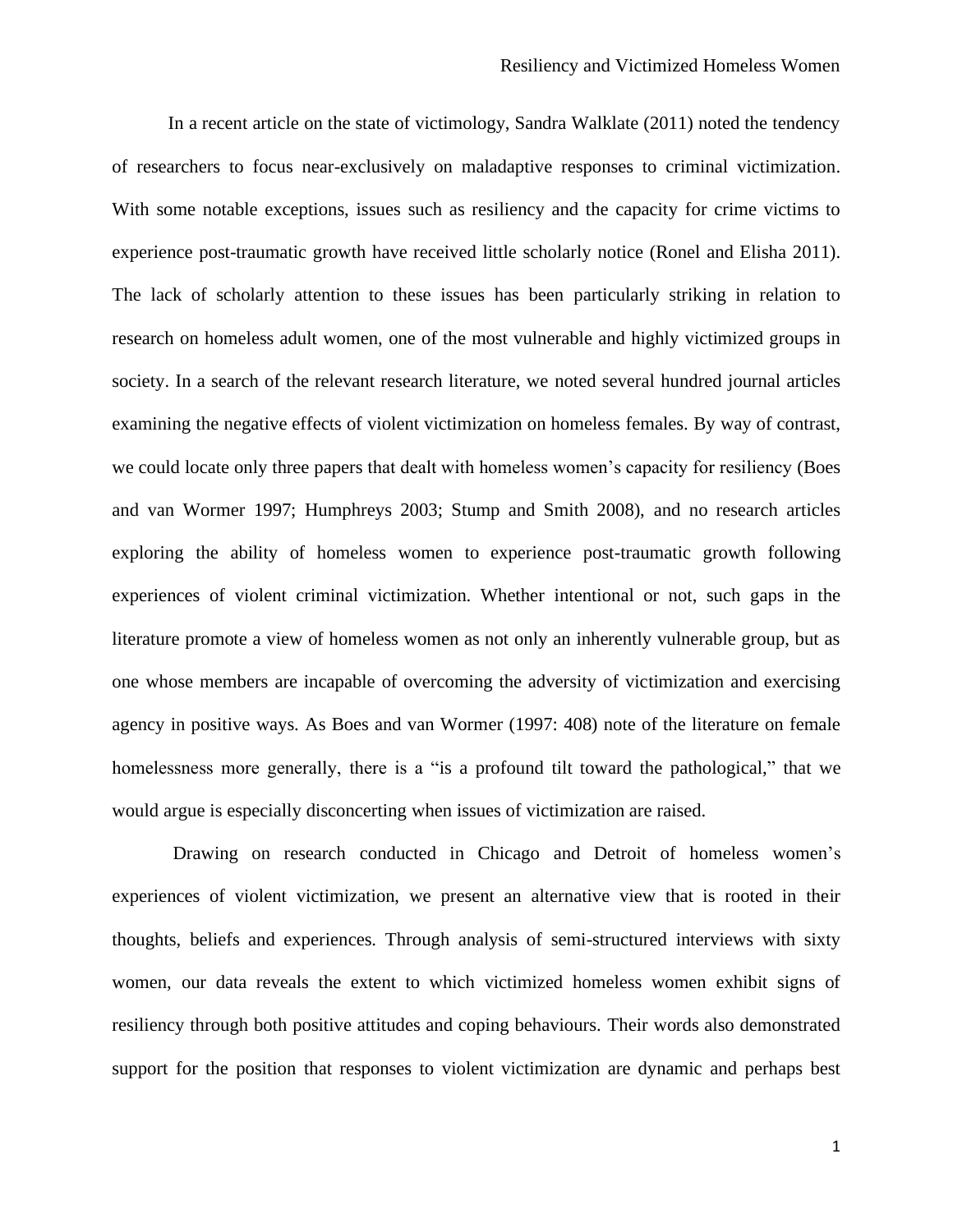understood from a life course perspective (Rutter 1987). Intriguingly, we also found that while a majority of participants saw mental health programs as a desirable means of facilitating the process of overcoming trauma (Bogar and Hulse-Killacky 2006), such views were not universally held. Instead, it would appear that willingness to enter therapeutic programs to deal with issues related to violent victimization is a complex decision, rooted in how a woman understands and weighs what she perceives to be the personal costs and benefits of receiving counselling for victimization. As we argue in the conclusion of this paper, these findings have significant implications for the delivery of mental health services for victimized homeless women.

# **Resiliency: the often overlooked factor**

Resiliency is generally understood as an individual's capacity to overcome significant adversity and hardship through positive modes of adaptation. Within the social scientific literature it has been conceptualized as a "combination of innate personality traits and environmental influences that serve to protect individuals from the harmful psychological effects of trauma or severe stress, enabling them to lead satisfying and productive lives" (Bogar and Hulse-Killacky 2006: 319). Some researchers have further suggested that we can delineate between three different forms of resiliency: as a positive outcome in the face of adversity; as continued positive functioning in ongoing adverse circumstances; or as recovery after significant trauma (Schoon 2006). Others note that not only is it possible to overcome trauma, but to also experience post-traumatic growth (PTG) (Tedeschi and Calhoun 1996). Such personal growth can range from small but meaningful attitudinal or behavioural shifts to profound life changes (ibid).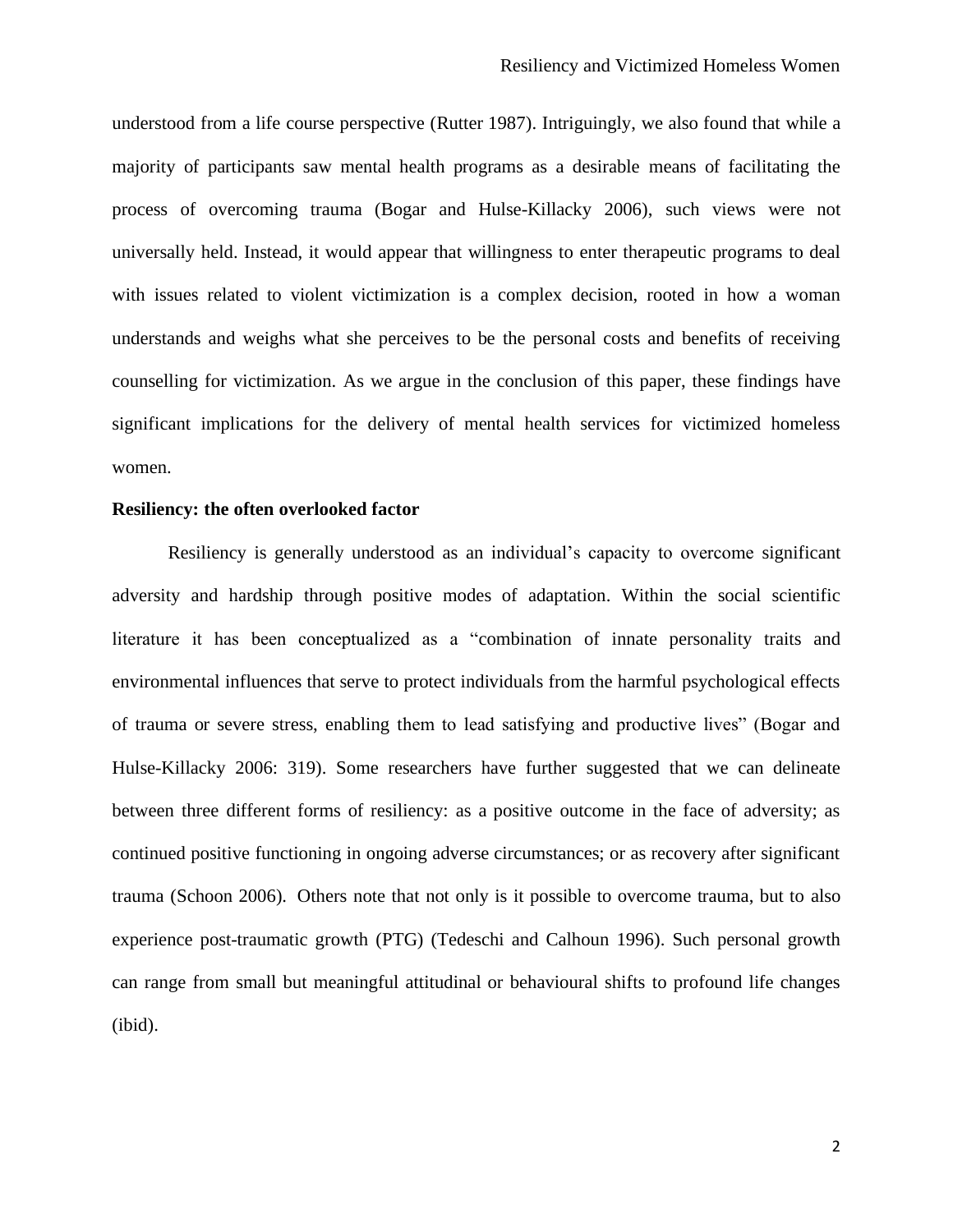Studies consistently demonstrate that the confluence of various social/structural and personal factors can influence the degree to which an individual will be resilient in the face of significant life stressors (Bogar and Hulse-Killacky 2006; Schoon 2006; Valentine and Feinauer 1993). Such factors include having strong social support, good emotional and social skills, good problem solving skills, ego resilience, low neuroticism, optimism and spirituality (Valentine and Feinauer 1993). To be clear, though, the presence or absence of some or more of these factors is not an automatic guarantee an individual will be more or less insulated from the effects of trauma, as there are no universal protective factors (Rutter 1987). Instead, resiliency is an uniquely individual protective process, as demonstrated by the fact that what might serve one individual as a protective factor may be a risk factor for another. The ability to positively adapt to significant stressors also appears to be a context-dependent process: whereas an individual may be resilient in relation to one type of trauma, they may be less so in relation to another, or they may be resilient in relation to some outcomes but not others (Rutter 2007). Resiliency is also a dynamic process that can develop contingently, as individuals become exposed to various experiences that strengthen existing positive personal characteristics and/or lead to the development of new social ties (ibid).

While the literature on resiliency encompasses research on how individuals process a diverse range of traumatic events, in the sub-field of criminal victimization most researchers have focused on domestic violence and child sexual abuse. Of particular interest is Ratican's (1992) statement, based on clinical observation, that she could find no correlation between the severity of sexual abuse reported and her clients' degree of psychological impairment. The lack of a direct cause and effect between abuse severity and trauma severity is attributed to the mediating presence of social supports and internal resources (ibid.). Similarly, in their study of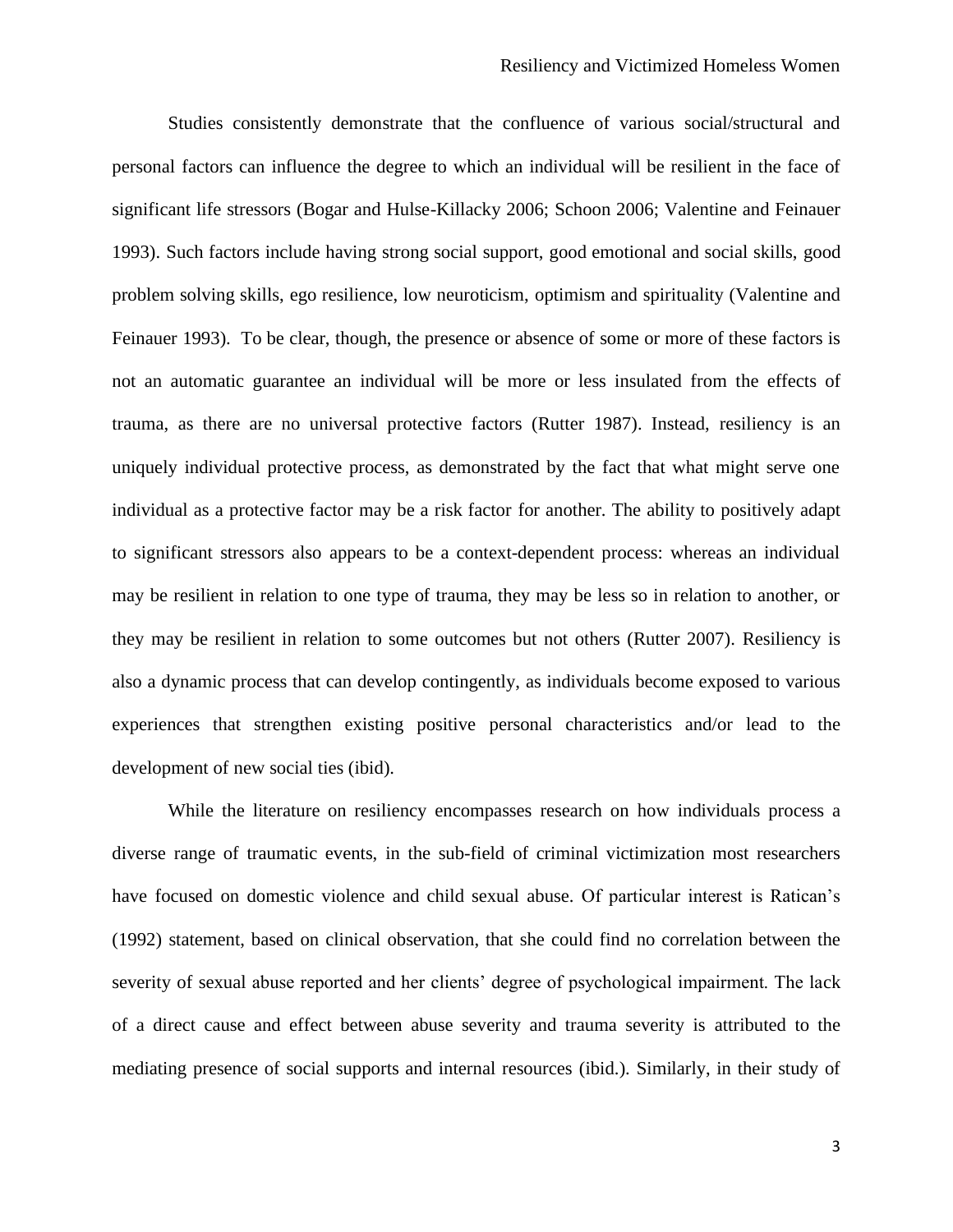resiliency among adult female survivors of childhood sexual abuse, Valentine and Feinauer (1993) identified six factors that they saw as important in explaining how internal and structural factors mediate the impact of sexual abuse on the development of trauma symptoms. These factors include: emotional support outside the family; healthy self-esteem; spirituality; external rather than internal attributions of blame; having an internal locus of control, and; possessing a positive attitude (ibid). The dynamic nature of individual responses to abuse was also highlighted by the fact that some of the research participants in this study shifted their perceptions of the abuse over time, coming to accept that the abuse was not their fault and that they could successfully move on (ibid). In a more recent study of resiliency among adult survivors of childhood sexual abuse, Bogar and Hulse-Killacky (2006) found that the research participants they identified as 'resilient' had adopted a number of cognitive and behavioural coping strategies – from praying to depersonalizing to pursuing education or becoming involved in family or community – that helped them maintain a sense of having overcome histories of abuse.

Although we are beginning to develop a better understanding of how some individuals can successfully overcome – indeed, grow from – experiences of violent victimization, to date none of this work has focused on one of the most heavily victimized groups in society: homeless women (Evans and Forsyth 2004; Weseley and Wright 2009). We know from Boes and van Wormer (1997)'s descriptive study of the lives of two homeless women encountered in an Emergency Room setting that such individuals have inner-strengths that allow them to persevere in adverse settings. We also know from Stump and Smith's 2008 study of the capacity of homeless women to experience post-traumatic growth following multiple traumas that women without a wide network of social supports can and do survive by calling upon internal resources. Indeed, they found that individuals within their sample of fifty women experienced levels of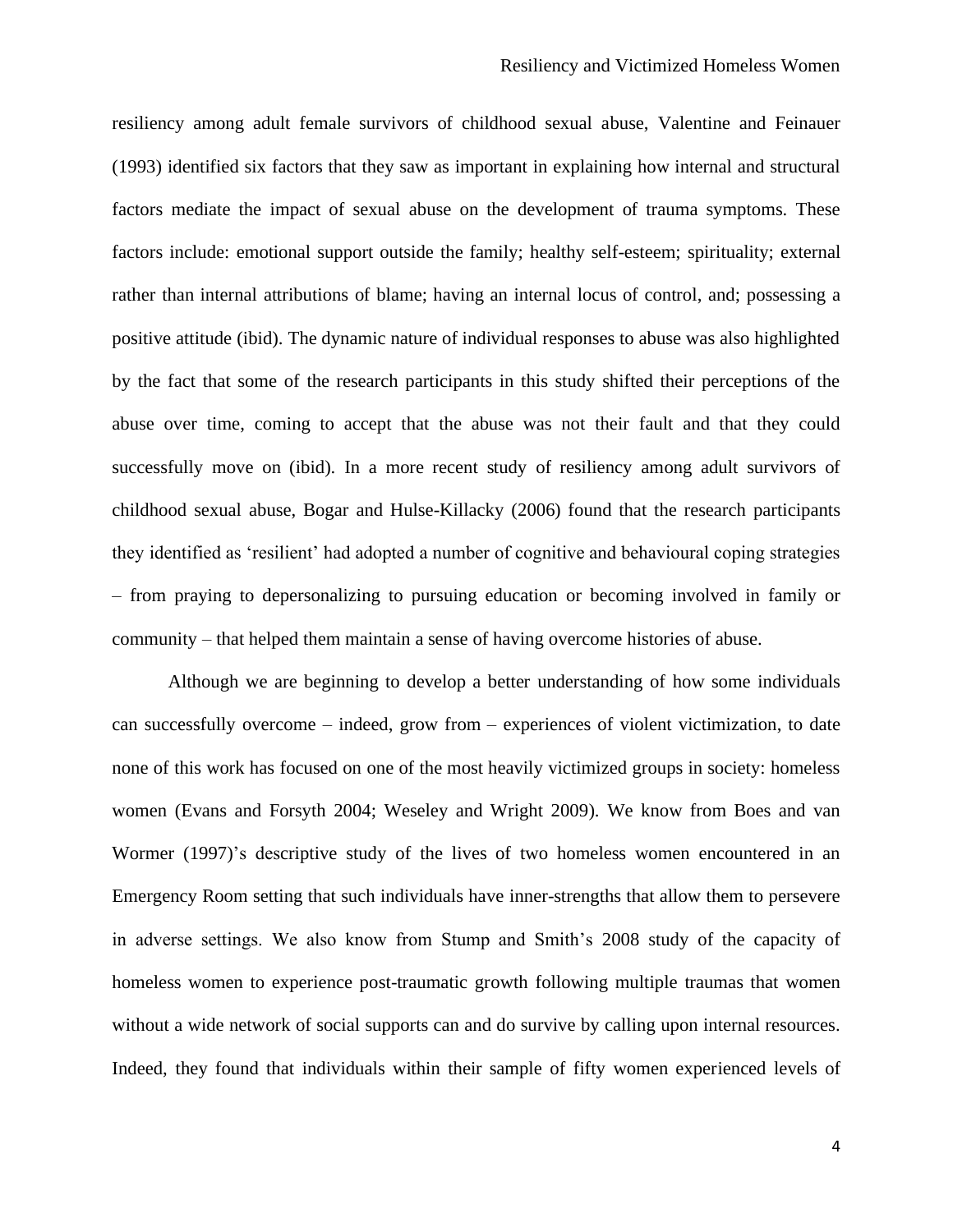growth "comparable to those found in samples with less trauma exposure" – that is, some of the women in their study were *more* resilient than individuals in groups we would expect to have greater access to various forms of social support (ibid: 478). Similarly, Humphrey's (2003) study of women residing in a San Francisco area shelter for victims of domestic violence, found that while research participants had suffered significant psychological distress, they also demonstrated higher levels of resilience than other groups, including individuals in public housing and Alzheimer's caregivers (ibid). As intriguing as these results are, it is important to note that two of these studies did not look specifically at violent victimization and, in particular, the capacity of homeless women to be resilient in the face of one or more experiences of violence in their lifetime.

In the present study, we draw on interviews with homeless women about violent criminal victimization and their attitudes towards accessing various forms of post-victimization assistance – in particular, mental health counselling – in order to reveal the extent to which victimized homeless women exhibit signs of resiliency. Further, we draw on their expressed attitudes to develop a complex portrait of the relationships between the resiliency of the women interviewed and their desire for mental health services to overcome the negative effects of violent victimization.

# **Method of inquiry**

This paper is informed by an analysis of data drawn from an ongoing study of barriers to three modes of service provision that criminally victimized homeless women are often unable to access post-victimization: policing, medical and mental health services. To explore these issues, we conducted one hundred and one in-depth semi-structured qualitative interviews with seventynine homeless women and twenty-two community service providers in Detroit and Chicago.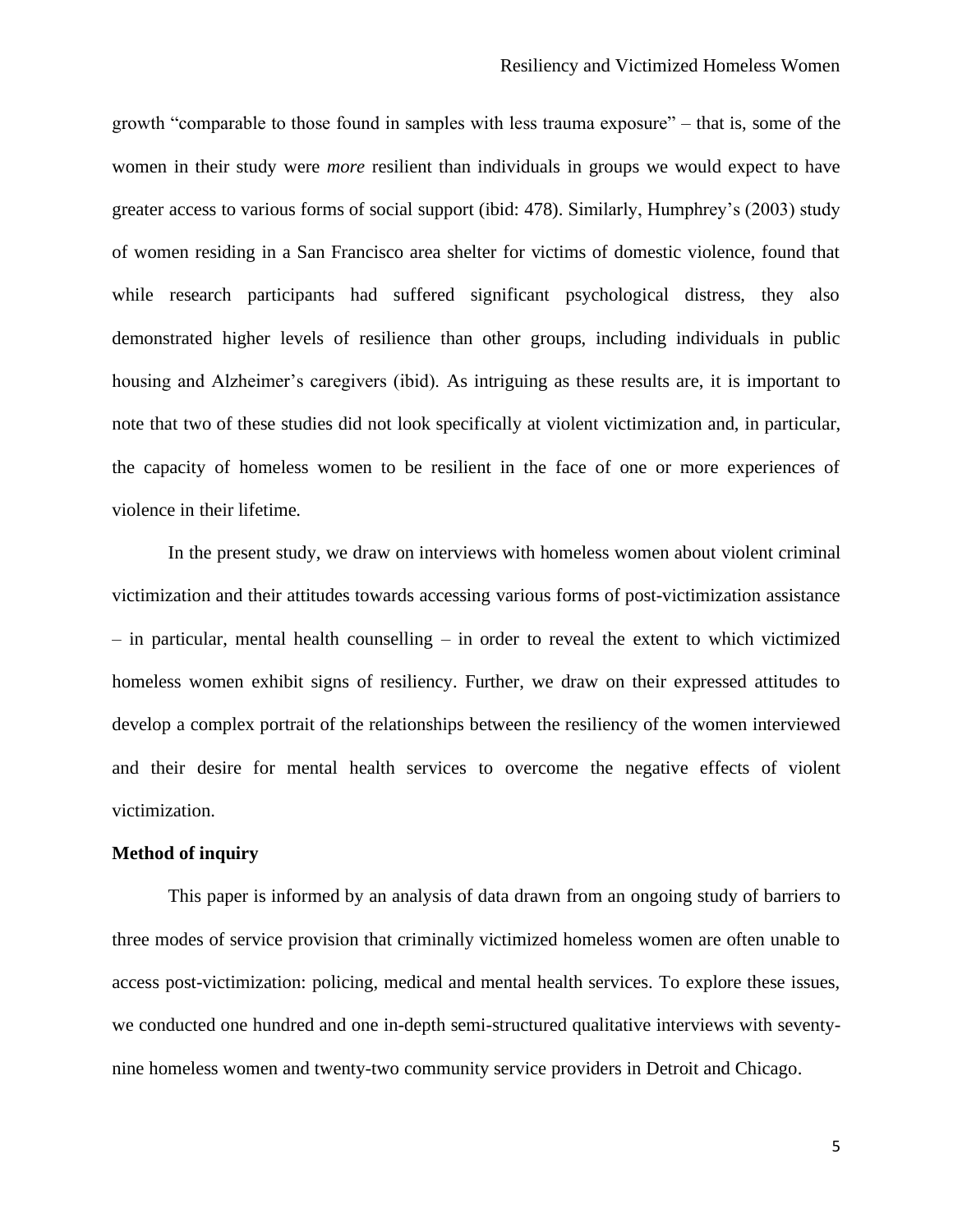To locate potential research participants, we developed a non-probability sample consisting of the maximum number of service providers who work with homeless women in each of these cities and asked these organizations if they would agree to participate in our research. Participation was defined as facilitating access to both organizational staff and clients. In total, thirteen community organizations<sup>1</sup> (six in Detroit and seven in Chicago) agreed to participate.

| Demographic information       | Detroit        | Chicago      | Total n |
|-------------------------------|----------------|--------------|---------|
| <b>Ethnicity</b>              |                |              |         |
| African America               | 20             | 29           | 49      |
| Caucasian                     | 3              | 3            | 6       |
| Latina                        |                | 3            | 3       |
| <b>Native American</b>        |                | $\mathbf{1}$ | 1       |
| Pacific Islander              |                | 1            | 1       |
| Totals per city               | 23             | 37           | 60      |
| Age                           |                |              |         |
| 18-30                         | 11             | 10           | 21      |
| 31-45                         | 5              | 13           | 18      |
| 46-70                         | 7              | 14           | 21      |
|                               |                |              |         |
| Totals per city               | 23             | 37           | 60      |
| <b>Length of homelessness</b> |                |              |         |
| 1 day to 29 days              | 4              | 6            | 10      |
| 1-6 months                    | 7              | 9            | 16      |
| 6 months to 1 year            | 5              | 5            | 10      |
| 1 year to 3 years             | $\overline{c}$ | 4            | 6       |
| Over 3 years                  | 5              | 13           | 18      |
| Totals per city               | 23             | 37           | 60      |

**Table 1: Sample characteristics**

Of the seventy-nine women interviewed, sixty reported experiences of violent criminal victimization. It is these sixty interviews that we draw upon in the present study. The women represented here were predominantly African-American; however, our sample also included

<sup>&</sup>lt;sup>1</sup> Except for one organization providing homelessness outreach services, each of the participating community organizations were shelter-based, although several also provided more comprehensive services, including transitioning clients to permanent housing, medical and counselling services.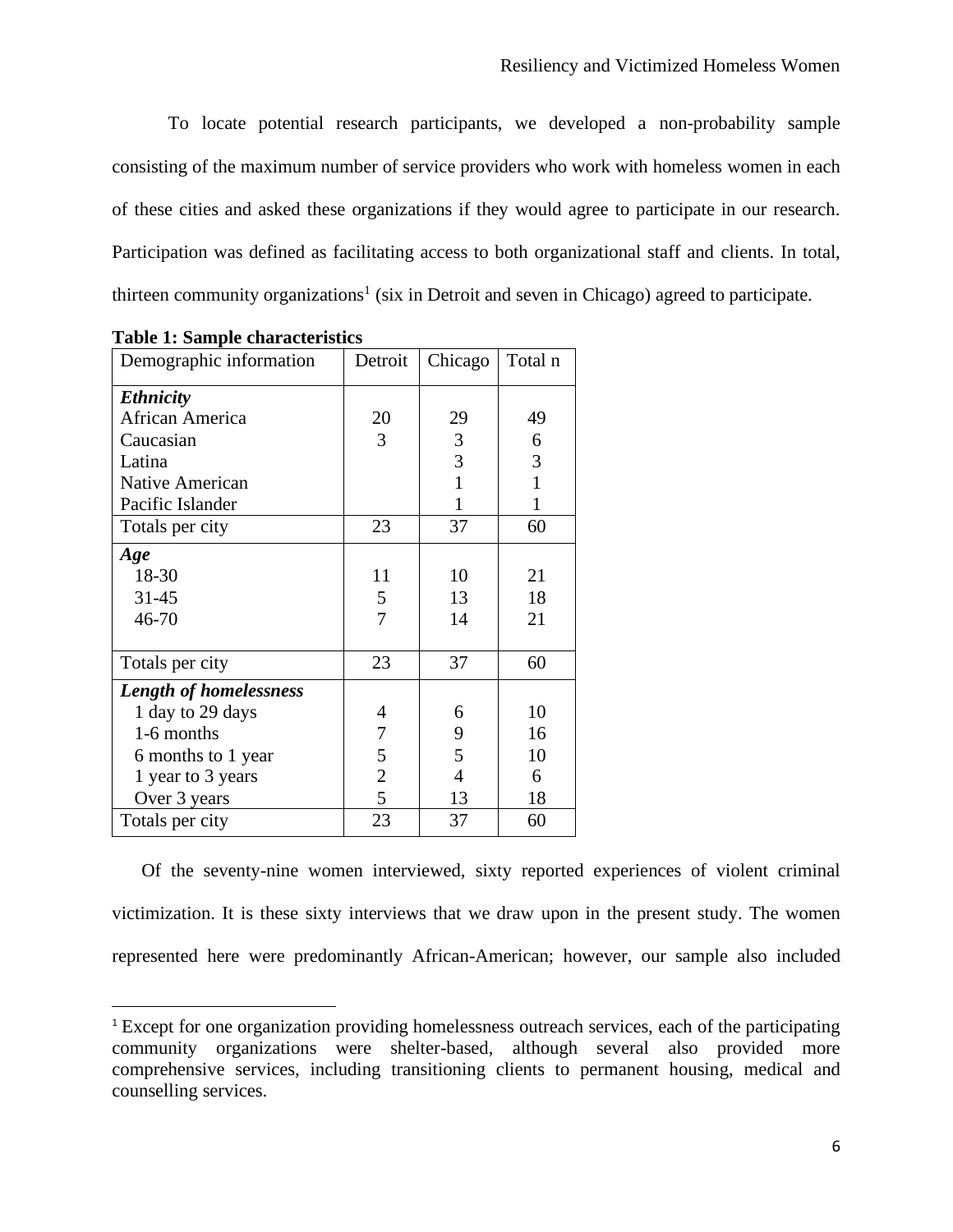Caucasian, Latina, Native American and Pacific Islander women. The youngest woman interviewed was eighteen and the oldest was seventy. The women we met had a diverse range of experiences of homelessness. One young woman had been homeless for one week, whereas another woman had been homeless for the better part of twenty years. Several women reported having experienced multiple periods of homelessness.

This phase of the project was conducted in two stages. In the first stage, we conducted preliminary interviews, using an interview guide consisting of five main areas of research interest: **a**) basic demographic information; **b)** experiences of victimization over the life course; **c**) experiences of, or attitudes toward seeking assistance from i) police, ii) medical staff and iii) mental health services; **d**) views as to facilitators and barriers to accessing services postvictimization, and; **e)** recommendations for future programs, policies and/or services. These preliminary interviews were each recorded and then subsequently transcribed and coded. To code the interviews, we used open coding – that is, data was analyzed thematically, with particular attention paid to how emergent themes addressed the research questions posed. To assist in the development of a list of appropriate themes, the research team relied on research notes taken during each interview. During debriefing sessions, team members also compared notes and developed both new lines of questions and new themes, as potentially interesting areas of inquiry developed. In the second stage of coding, focused coding was employed; members of the research team manually coded transcripts through line by line readings in order to solidify themes selected and identify subthemes.

Drawing on the themes that emerged during our initial phase of research, for the second stage of this study we created a set of interview checklists to guide our questions and to enable us to conduct preliminary coding of answers. Checklist responses were subsequently compared to

7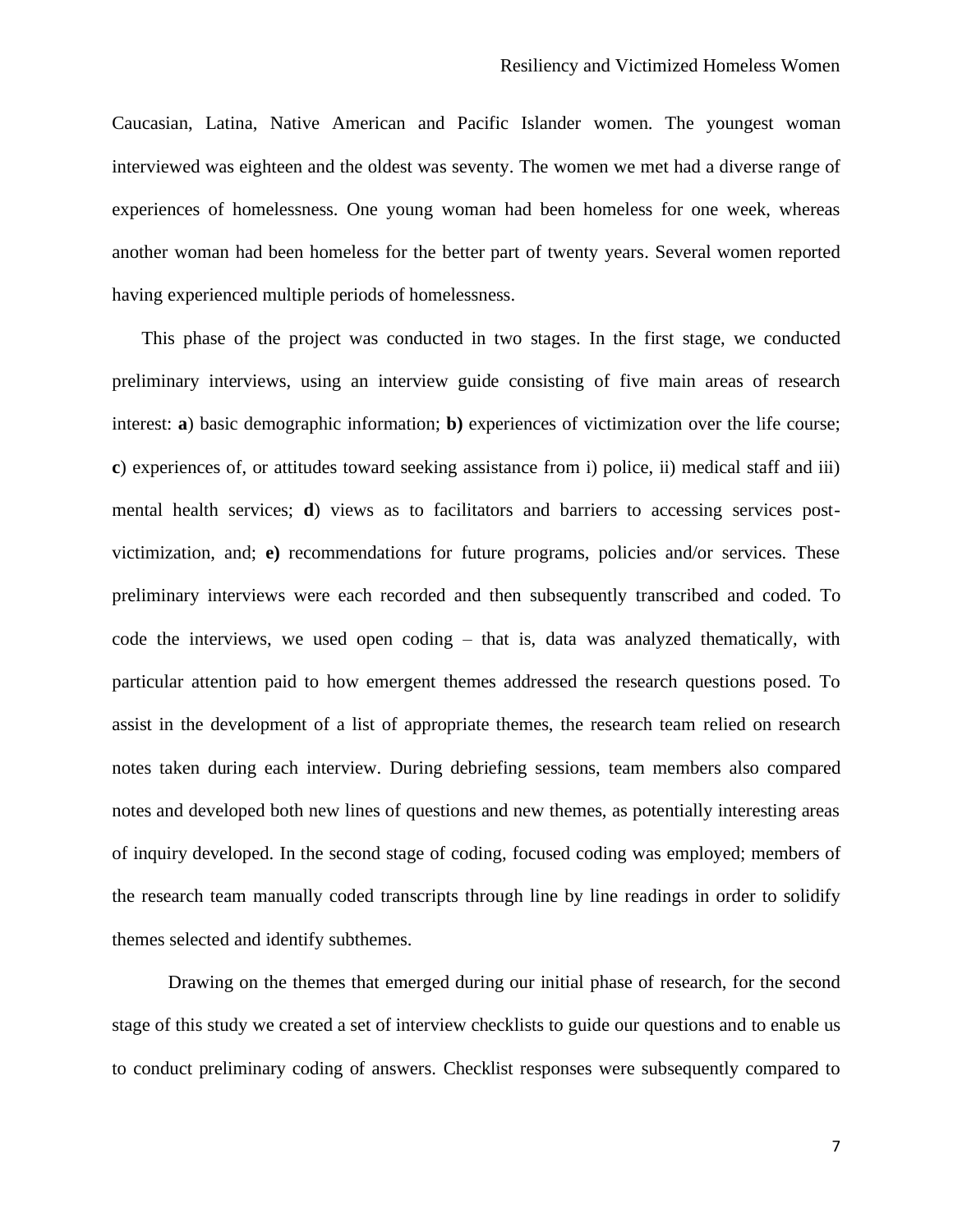the answers that emerged through the focused coding that was conducted after the interviews were transcribed. In order to ensure inter-rater reliability, coding of transcriptions was independently verified by another team member.

#### **Experiences of violent victimization**

```
"I have a baby on the way. I was molested. I was raped, actually. That's how I got him" 
                                    – young pregnant woman, Detroit.
```
In each of the interviews we conducted for this study, we asked female research participants a series of questions about their experiences of criminal victimization. Our questions covered both violent and non-violent forms of victimization over one's life course, ranging from petty theft to serious violent offenses such as sexual assault and attempted murder. As we were aware that simply asking 'have you ever been sexually assaulted?' might not lead to disclosures of victimization for a variety of reasons, if we received negative responses, we made a point later in the interview to confirm those responses. In several instances, after we had built rapport with participants, previously negative responses changed and individuals became more forthcoming about episodes of violent victimization.

| Forms of victimization                  |    |
|-----------------------------------------|----|
| <b>Adult</b>                            |    |
| Physical assault (intimate partner)     | 36 |
| Sexual assault                          | 28 |
| Physical assault (non-intimate partner) | 24 |
| Robbery                                 | 18 |
| Attempted murder                        | 3  |
| Childhood/adolescence                   |    |
| Child abuse $-$ physical                | 28 |
| $Child$ abuse $-$ sexual                | 25 |
| Gang-related violence                   | 12 |

| Table 2. Types of violent victimization reported |
|--------------------------------------------------|
|--------------------------------------------------|

In analyzing our interview data, we found that the women had reported, in total, eight different forms of violent victimization they had experienced over their life course. In keeping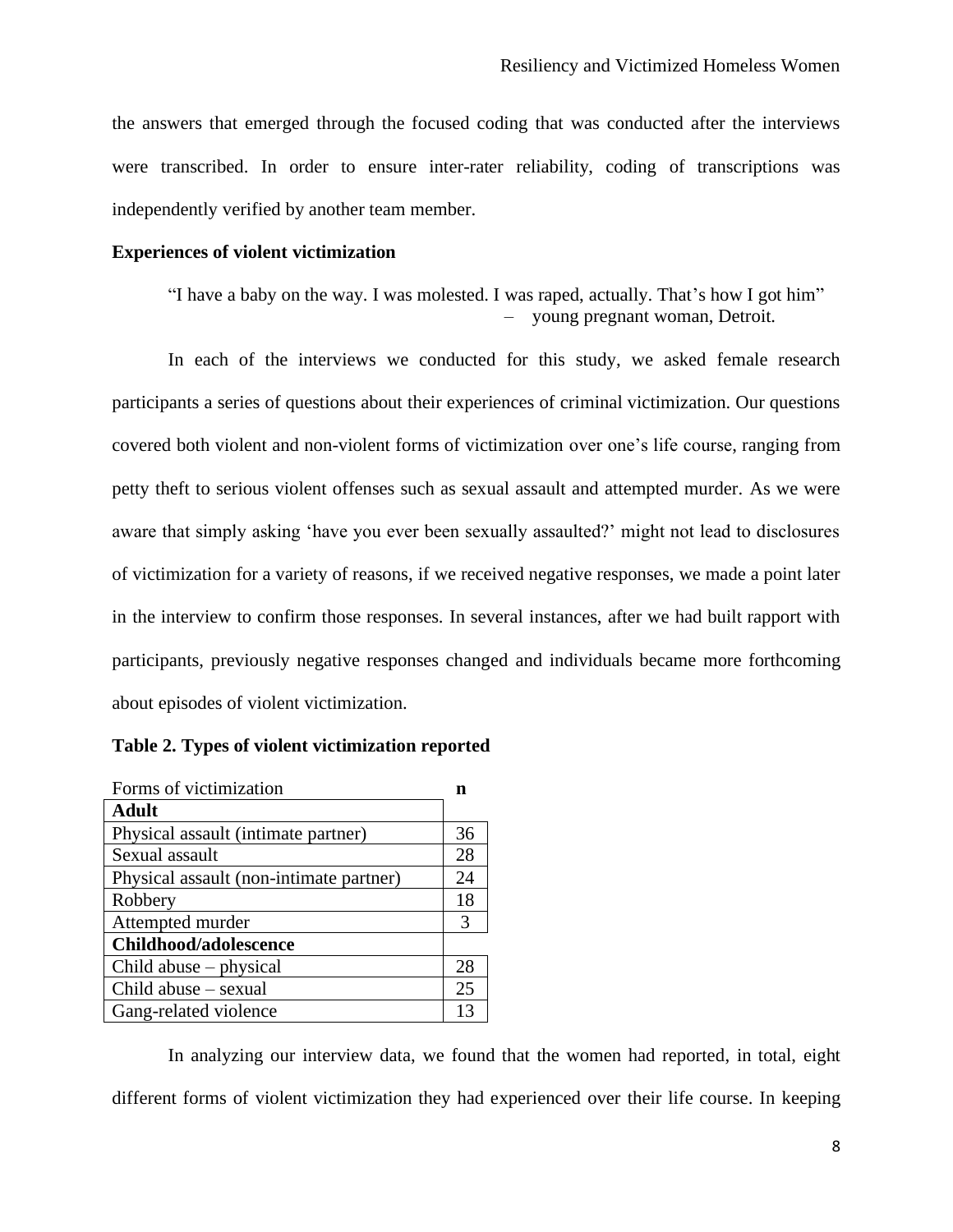with similar other studies (Tischler, Rademeyer and Vostanis 2007), the most frequently reported form of victimization was physical assault by an intimate partner. Indeed, several of the women we met were homeless after fleeing abusive domestic situations. For other women in our sample, though, intimate partner violence was only one of several experiences of different forms of abuse in lives marked by violence. For instance, after relating a childhood of abuse and gang violence, a middle aged woman in Chicago said simply of her marriage in adulthood, "there was beatings." Similarly, when we asked a middle aged woman in Detroit if she would ever report the sexual violence she had experienced on the streets to a police officer, she responded negatively. When then asked whether the possibility of having to deal with a male police officer was a consideration, her response introduced previously undisclosed experiences of intimate partner violence. "It's a shameful thing that happened. My husband hit me."

Previous research has also shown that homeless women are frequently the victims of sexual violence (Evans and Forsyth 2004), thus it was of little surprise to find that occurrences of sexual assault were also high in this group, with sexual assault by an acquaintance being the from most frequently reported. For instance, a Latina woman in Chicago related the following experience: "It happened 3 years ago and ... I was drinking with this guy and ... I know him. I didn't want to be with him. So, anyways, I don't know what happened. He got me drunk. And he had sex with me." A young African-American woman in Chicago revealed that she had been sexually assaulted by a family member of her deceased husband: "this man grabs me and takes me under the porch on one of the buildings and raped me." Some women reported multiple episodes of sexual assault, as was the case with an older woman in Detroit with a long history of homelessness. In response to the question 'have you ever been sexually assaulted?' she answered: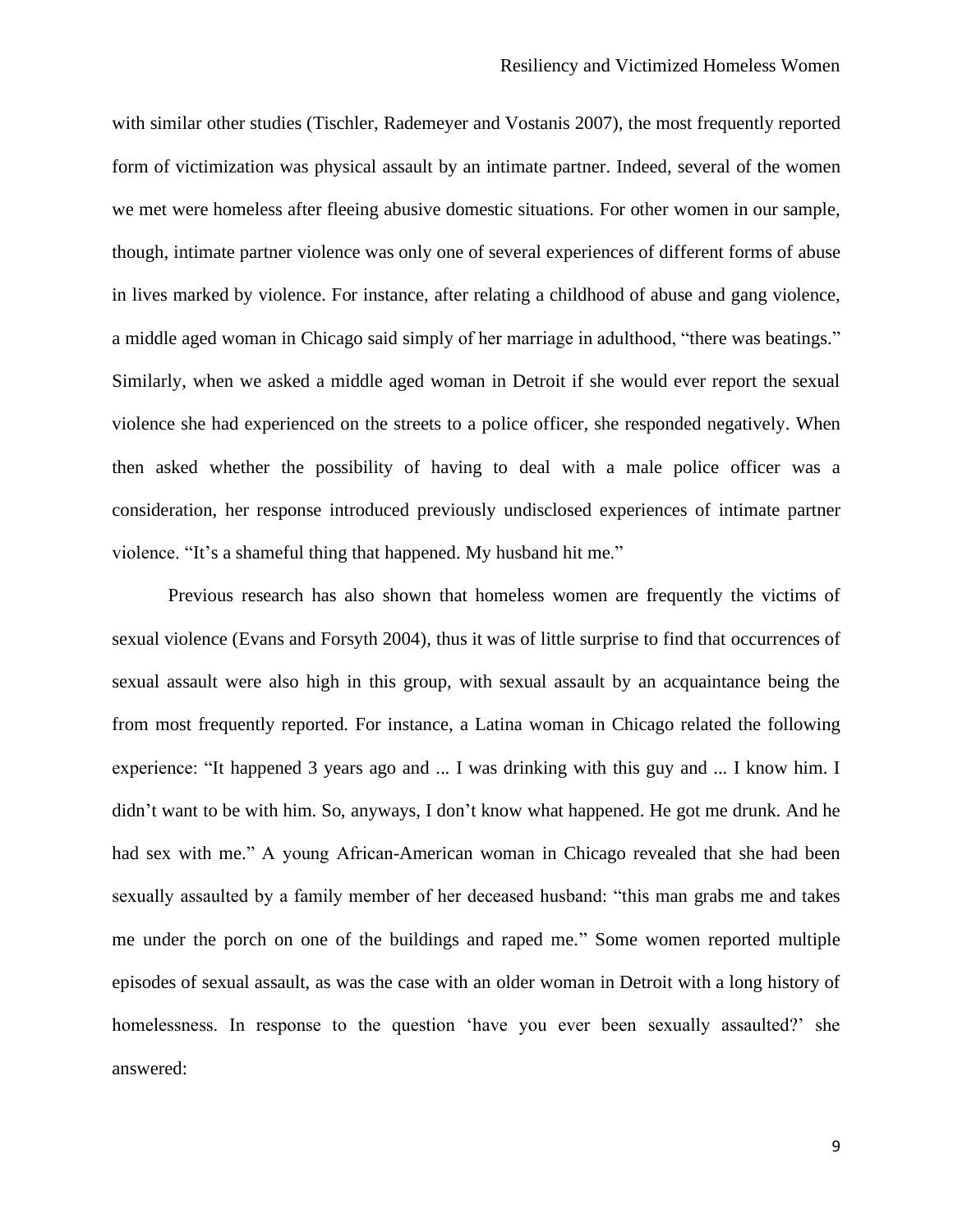A: An attempted rape. I was actually raped once and an attempted the second time out there. It wasn't in Michigan, it was in Florida.

Q: How many times have you been sexually assaulted?

A: Altogether you mean? It's been several times.

Homeless women who have been sexually abused as children have been found to be at increased risk of sexual victimization as adults (Hudson, Wright, Bhattacharya and Sinha 2010). In our sample, we encountered fourteen women who reported both forms of victimization.

Of the women in this study, twenty-four reported experiences of physical assault in adulthood, usually by strangers, although occasionally by acquaintances or family members. One middle-aged woman in Detroit reported being randomly attacked by another shelter client. Her assailant struck her in the face hard. When asked if this was an unusual event, she replied, "I've had people try to attack me. Once somebody bit me in the arm and I was in the hospital." Another woman stated that it was not unusual when she was sleeping outside or panhandling to have random strangers throw things at her. For others, violence was connected to previous experience in the sex trade, or disputes with adult family members.

For forms of victimization experienced during adulthood, we obtained the lowest reporting rates for robbery and attempted murder. Eighteen of the women reported having been robbed. One young woman stated that she wasn't immediately aware of what was happening when a man flashed a knife and grabbed her purse, because she was listening to loud music. Another woman was robbed while she was out with her children. In this case, the assailants used physical force. As she described the scene, "All my kids were crying. I had blood on me. I was pregnant." When we asked if this was her only experience of robbery, she responded, "Nooo! [laughs]. I wish it was. I've been robbed a few times. Jumped." Three women reported incidents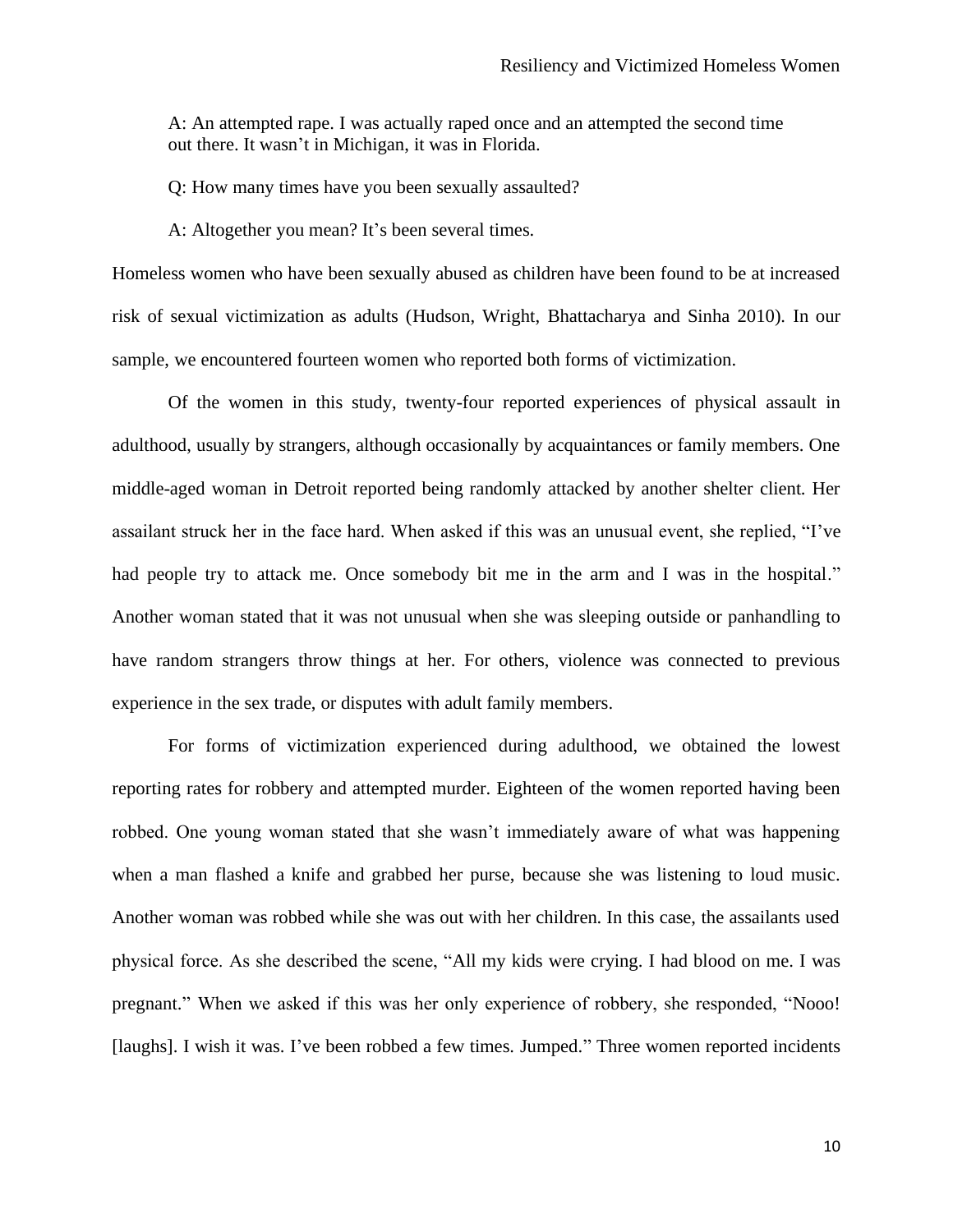of attempted murder. These reports included incidents involving domestic violence situations in which a partner or former partner brandished a gun or attempted to choke the woman to death.

We also asked about violent victimization experienced during childhood and adolescence. In total we received twenty-eight reports of physical abuse and twenty-five of sexual abuse. When we examined the data more closely we found that altogether thirty-seven of the women had reported histories of childhood abuse. Among these women, was a young African-American woman in Chicago who simply stated, "It's like I had some very traumatic experiences during my childhood with emotional and psychological abuse, physical abuse and stuff." A woman in Chicago with a history of severe family violence began recounting her history as follows: "I was raped by the time I was three. Sorry, five. Five. When my Dad was in the house." She then went onto detail how her father "whupped me. Busted my skin."

Twelve of the women cited adolescent histories that included gang violence. One was a young woman in Detroit, who initially responded negatively to queries about victimization. When she was asked again later in the interview about the violence she had been exposed to in her life, she began to open up: "Abuse, gang violence, fights and all that." A woman in Chicago who had grown up in a violent family environment reported that "at 12 years old, I was associated … it's just something that happens." She then went on to provide several examples of gang-related violent victimization, including having had guns pulled on her, being threatened by rival gang members and experiences of sexual assault. "I used to hang with the gangbangers," she explained, "I was not gang. They raped me."

It is worth noting that fourty-eight of the women represented here reported multiple instances of violent victimization. One young woman, who had been homeless for approximately two years, explained her experiences as follows: "While I've been homeless, I've been raped.

11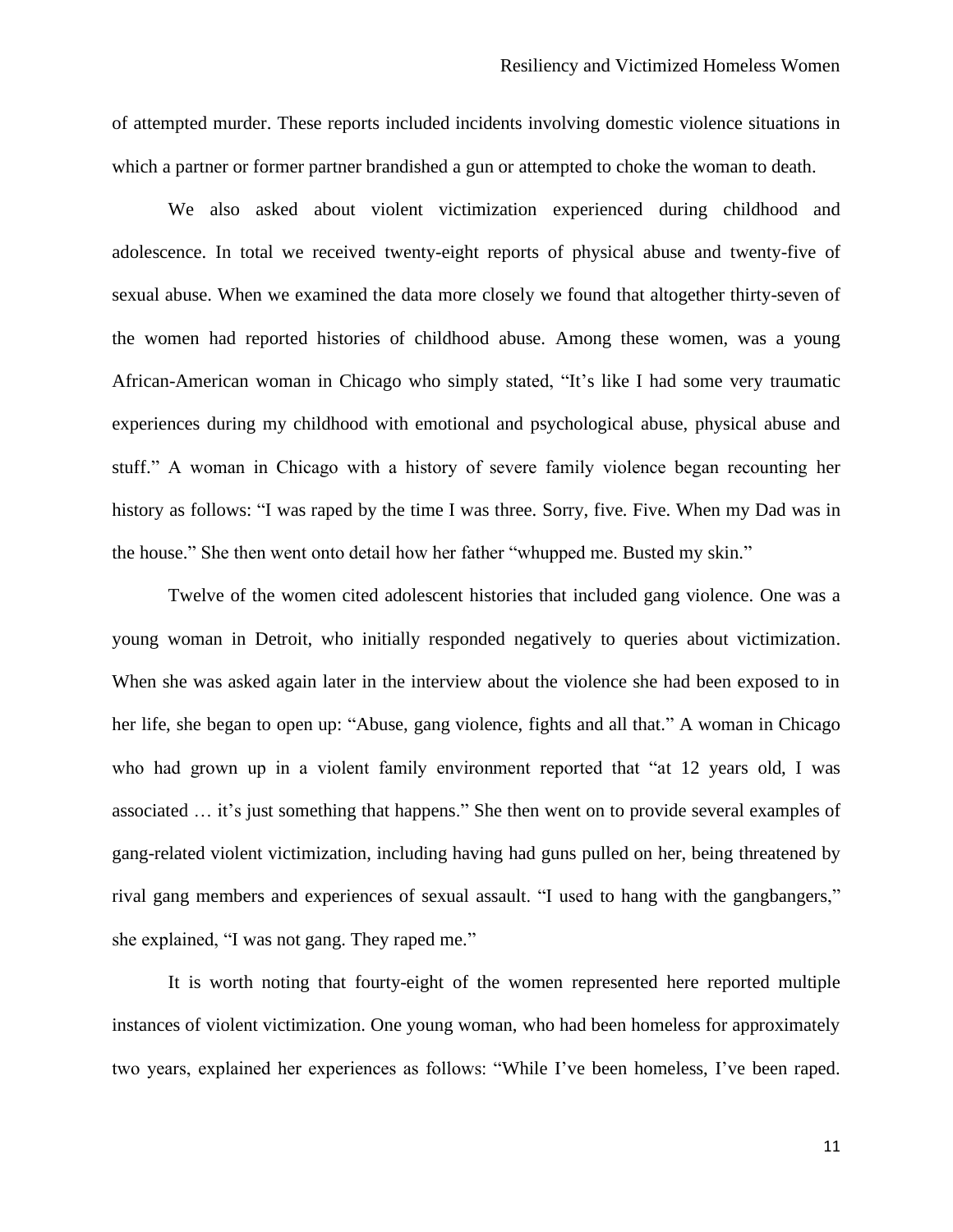I've had my stuff stolen. I've had guys hit me. I've had people throw things at me just because I'm homeless." Given the fact that most of these women sought to overcome the effects of the victimization and other adversities they had faced, as is discussed in the following section, the extent to which most had been violently victimized is, we feel, significant.

## **Resiliency after violence**

"I still got a long road ahead of me, but ... yeah, I'm stepping up there" – Latina woman who had been sexually assaulted.

In order to better understand the extent to which our informants exhibit resiliency, we initially asked women in our study about how they saw themselves and their ability to function in the world immediately after their victimization and since, as well as the extent to which they felt they had overcome their experience(s). In response, the words women used most often to describe themselves as resilient were variations of 'strength.' For example, describing how she was dealing with the trauma from her past, a woman who had fled an abusive husband stated, "I feel like I have to be strong." She felt that, in her case, early experiences of adversity and her family's response to it had conditioned her to accept and believe that she could overcome hardship through personal strength: "I lost my parents when I was young. So I've always heard, 'You're the oldest. You've got to be strong.'" When we asked a young African-American woman in Chicago about how she had dealt with sexual assault and other traumatic experiences, she stated with pride that she had gone through such things "and I still kept my head up strong." As a result, in subsequently coding their responses, we looked for words and phrases such as 'strong', 'moving on,' 'getting over it,' as well as indications that women were taking positive steps to put victimization behind them, such as pursuing positive personal and/or employmentrelated goals. Throughout this paper we treat these variations of 'strong' as denoting resiliency when discussing our study participants and their views.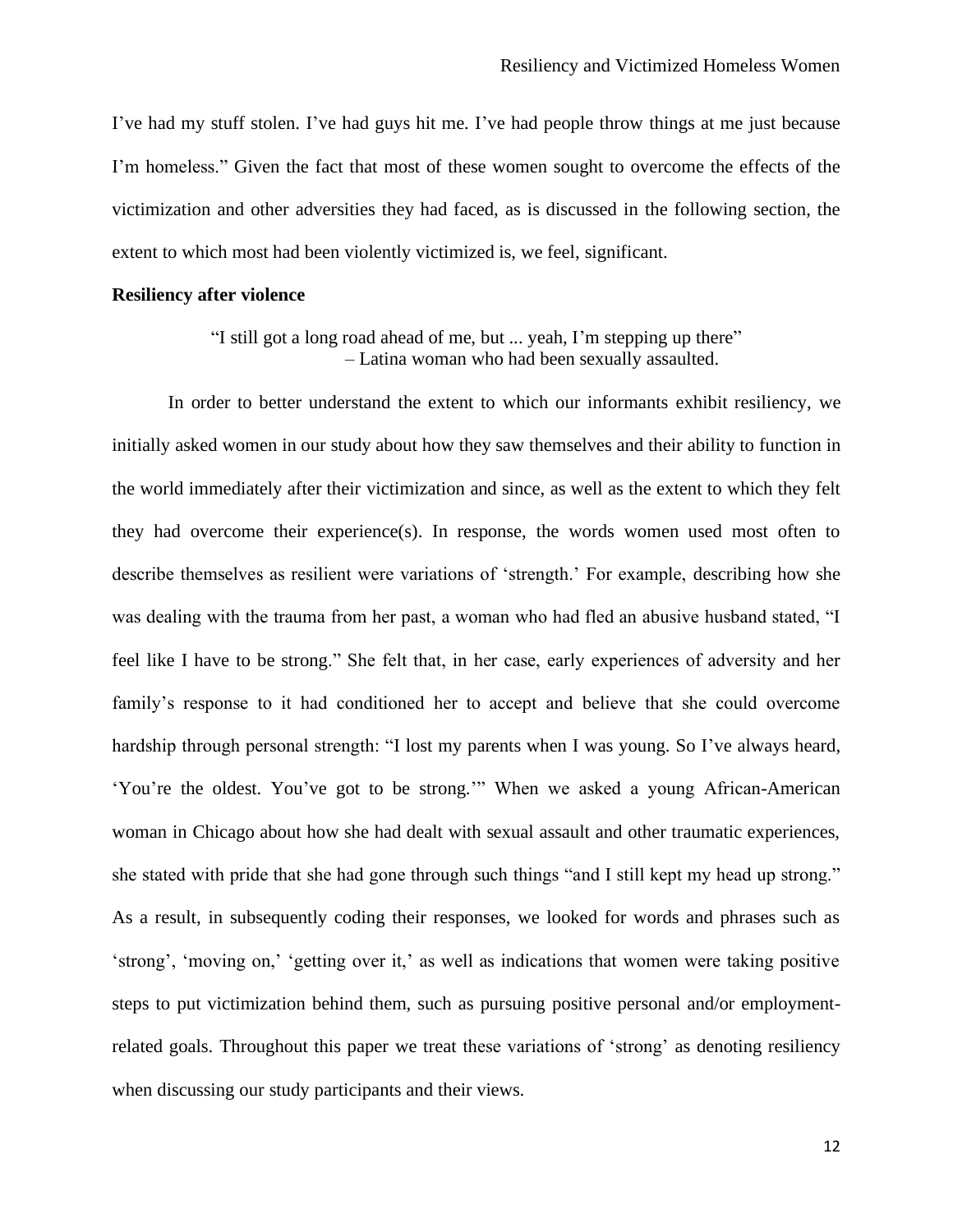In the second stage of this phase of the study, we asked women directly if, after everything they had been through, they see themselves as 'strong' (indicating that we meant strength in terms of resiliency). In those situations where an individual replied in the negative, we then asked if they saw themselves as 'vulnerable' because of their victimization and its effects, or some mixture of 'strong' and 'vulnerable,' and then created space for the women to elaborate upon their answers. As with the first stage of this portion of the study, the majority of the women self-identified as 'strong', seeing themselves as either having overcome the effects of violent victimization and other adversities or as being in the process of doing so.

**Table 3. Resiliency self-identification**

| 'Strong' (resilient)       |  |
|----------------------------|--|
| 'Vulnerable'               |  |
| Both strong and vulnerable |  |

In total, fifty-two of the sixty women in this study saw themselves as resilient and/or as having become more resilient following their experience(s) of violent victimization. For instance, a pregnant 19 year old victim of sexual assault, with a history of child abuse resulting in placement in the foster care system, said of herself, "I'm a strong person." Speaking of her history of abuse, she noted, "it made me a stronger person." She was comfortable referencing that history because, "in the end, it make me stronger talking about it. You become something more than an assault victim."

Feelings of resiliency (personal 'strength') were often illustrated with specific examples, or through discussions of positive coping strategies and/or personal goals adopted. One such example is provided in the words of a 36 year old African American woman who had survived childhood physical abuse and adult domestic violence. When asked if she sees herself as a resilient person (as 'strong'), she replied, "I do considering where I've been and came from,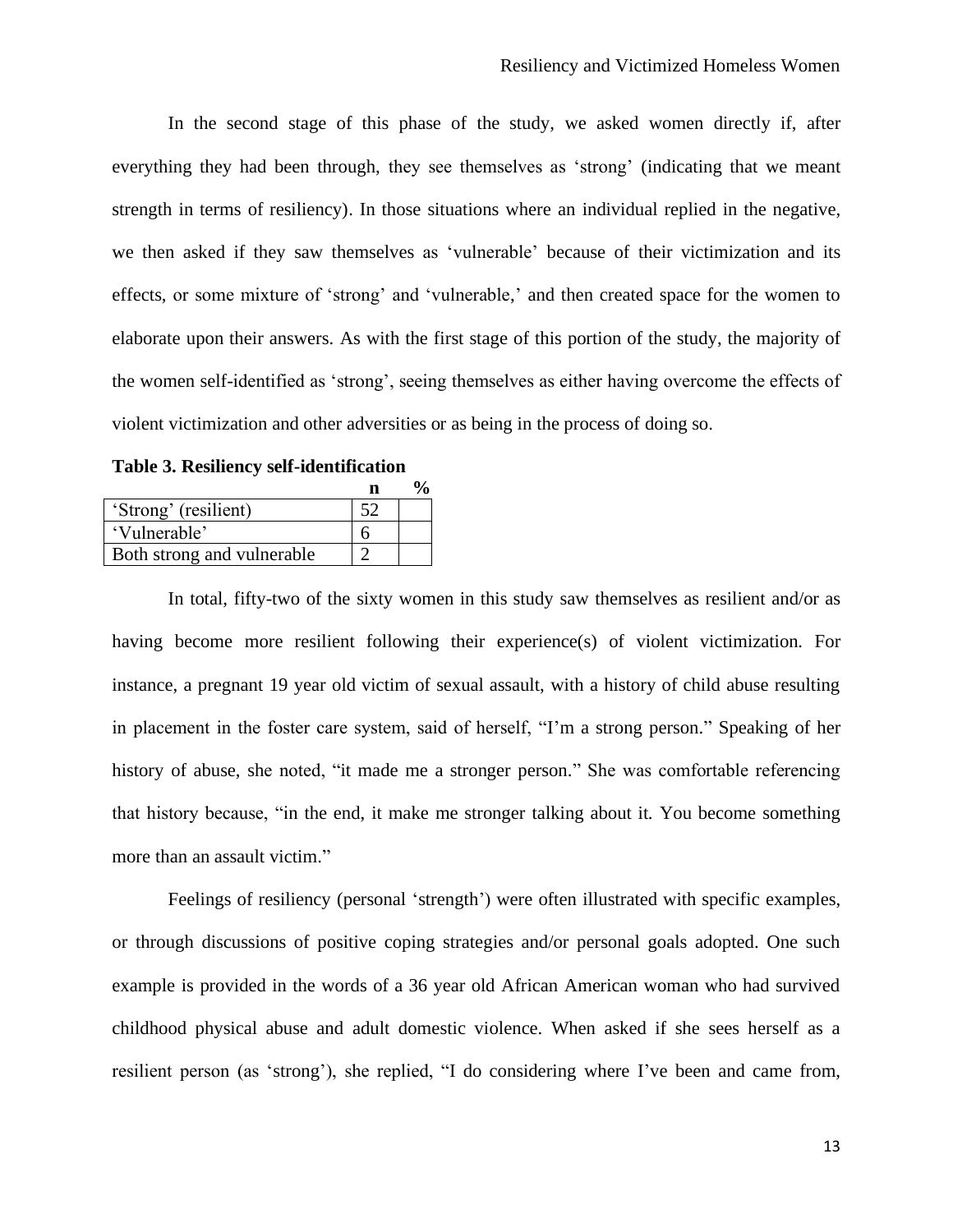yeah. I have a friend that's my support system. He gets me through like everything. I have two other ones. They get me through everything that I'm going through. They make me so strong today."

In contrast, feelings of vulnerability were expressed by six of the respondents, such as the woman who stated that the lingering effects of her trauma and subsequent experiences with substance abuse, had made her feel "shame" because she had seen herself as "so different from everybody else." A woman in Detroit, who was battling major depression and had made multiple suicide attempts, similarly said that she did not see herself as strong. When asked how it was that she was able to continue functioning in her daily life, she replied, "I didn't want my kids growing up saying my momma didn't love me enough, she killed herself. That's what kept me here." Another woman with a history of physical abuse felt weak and vulnerable because she was dealing with ongoing mental health issues that caused her to leave her home state. "When am I gonna stop running?" she asked, "when I am going to learn to fight?"

As individuals often express contradictory self-perceptions, we were not surprised to discover that two participants saw themselves as strong and resilient in some ways, but as vulnerable or weak in others, or as fluctuating between the two conditions based on internal or external factors. One of these women was a 29 year old who had been homeless for a few months. She said of herself, "I feel that I'm very strong, especially to deal with the things that go on." However, she subsequently added, "I know that here lately, I've been feeling a little weak. Just the littlest things gets to me and I feel that there's no hope." Similarly, a 24 year old Chicago women stated, "I don't think I'm a weak person, but I know that there's many times where I feel weak."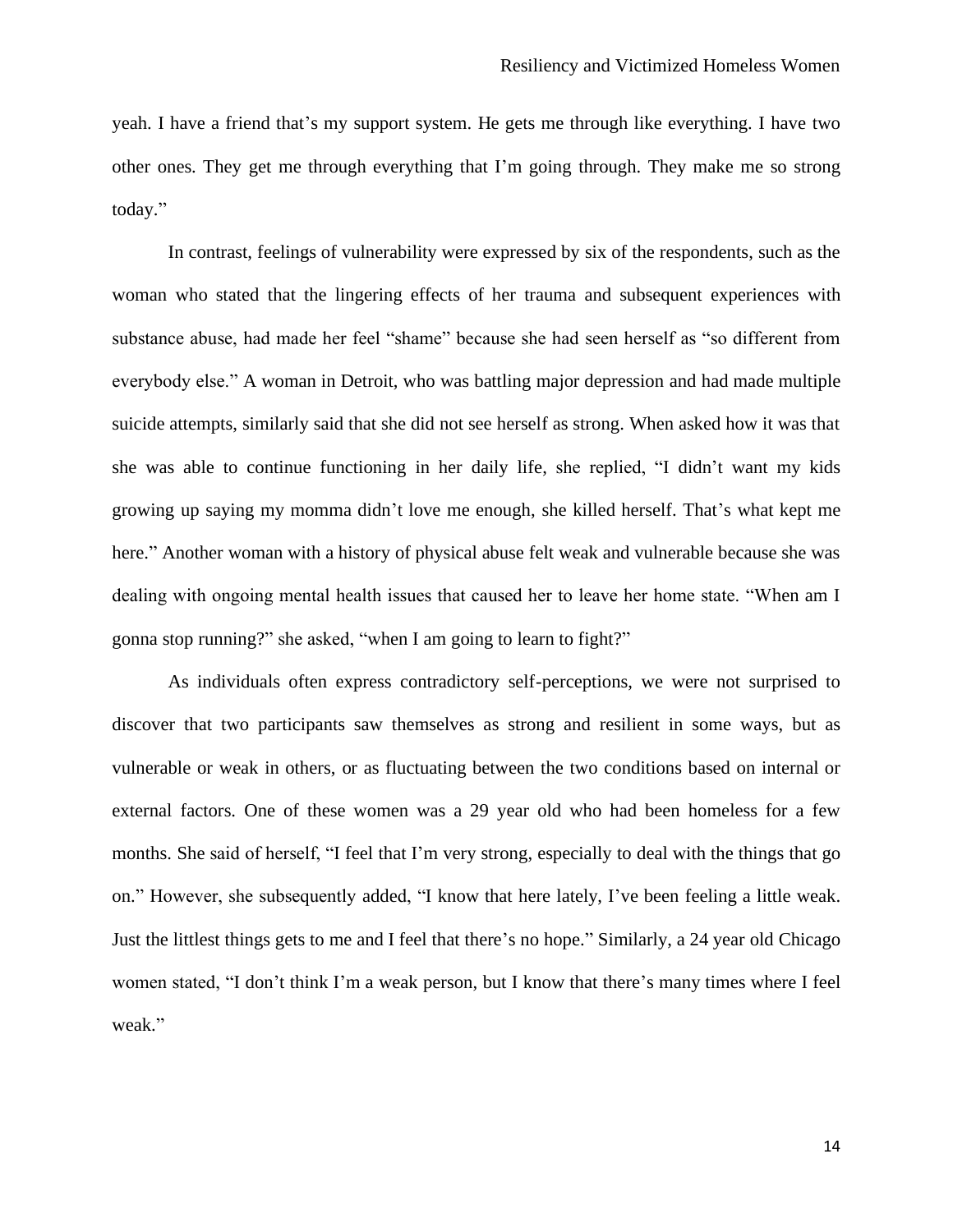In analyzing our interview data it became immediately apparent that despite one's personal qualities or level of social support, overcoming the adverse effects of violent victimization is a *complex process* that occurs over varying degrees of time. Most women related that they found it difficult, if not impossible, to process or discuss their victimization with others immediately after the experience. One of the most positive, outgoing women in our sample summed her attitude towards life as: "I'm going to tell you what's good about my day … and make you smile." In speaking of the immediate aftermath of a sexual assault, she noted that she was unable to tell anyone. This open, friendly person explained, "Once that happened, I shut down for a little while." Similarly, one of the toughest women we encountered during this study – an individual with a history that included time in street gangs and in prisons – similarly revealed that for a long time she was unable to articulate to anyone what had happened to her as a child and young adult:

Q: Do you think that if 30 or 40 years ago if you would've sat down with somebody and just got this stuff off your chest, been able to talk about it ... [the woman starts to cry] could you even talk about it?

A: [shakes her head 'no'].

Q: You couldn't even talk about it? It was too deep?

A: [continues crying ] Yes.

As with the woman quoted immediately above, we found that women with the capacity for resiliency also experience variable periods where the signs of trauma and resilience are copresent in their lives (see also Ronel and Elisha 2011). "A lot of the time I tend to be cryin' a lot," said a young women with a history of sexual abuse, "but what is the point of bein' cryin', you know?" This latter sentiment was shared by several other women who, like this young woman, were grappling with the effects of trauma while seeking to move beyond their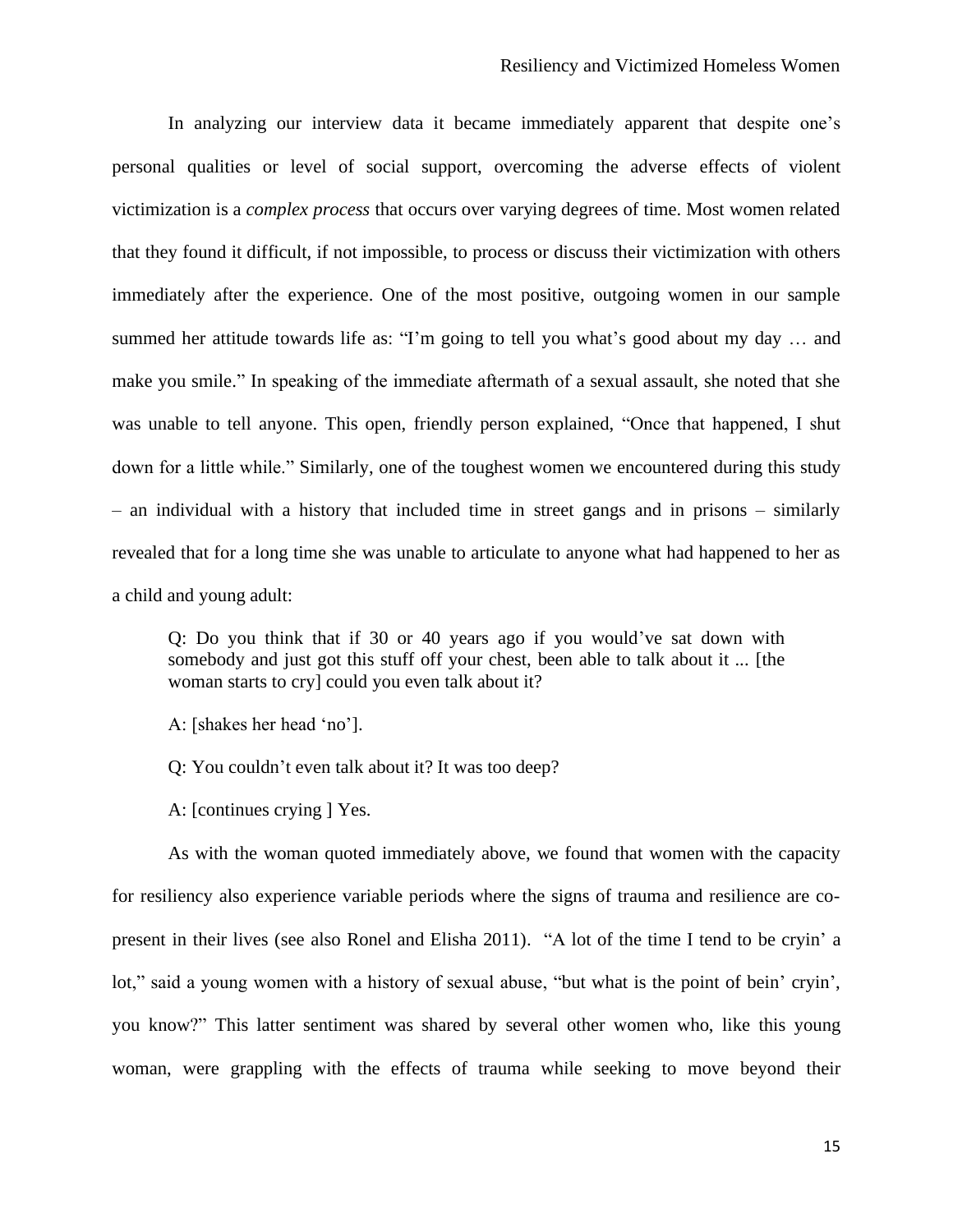victimization. Another young woman who perceives herself to be largely successful in placing her victimization firmly in the past said that, occasionally, emotions engendered by her victimization "will bubble up." As she explained, "I've had my moments where it'll be something stupid that happens and I'll start getting really pissed off or I'll start crying ... it just happens." Similarly, a woman who survived childhood abuse says, "it used to eat me up, really, really bad. But now it's not as bad." However, she also admitted that, "I still get a little emotional about it." A woman in Detroit who had been a gang member at the age of ten explained her process as follows: "you don't 'get over' ... you work through it. When you work through something, there's steps to it."

## **Sources of resiliency**

We asked the women in our study to what factors they attributed their resiliency ('strength'). The majority stated that they saw themselves as positive people with an optimistic outlook that helps carry them through adversity. As a 43 year old woman we met in a Detroit shelter explained of herself, "I'm a good morning person … I'm grateful that I woke up this morning and I'm not where I was. I feel like my worries are few because I woke up this morning."

As in other studies of resiliency (Valentine and Feinauer 1993), several of the women cited positive social relations with other homeless women or staff members in their shelter as a major source of support in dealing with the effects of their victimization. One woman described the support she receives from her friends in the shelter in the following terms: "Most of us that's in the shelter have the same problems. So, might as well talk about it with them. We [are] like a little family."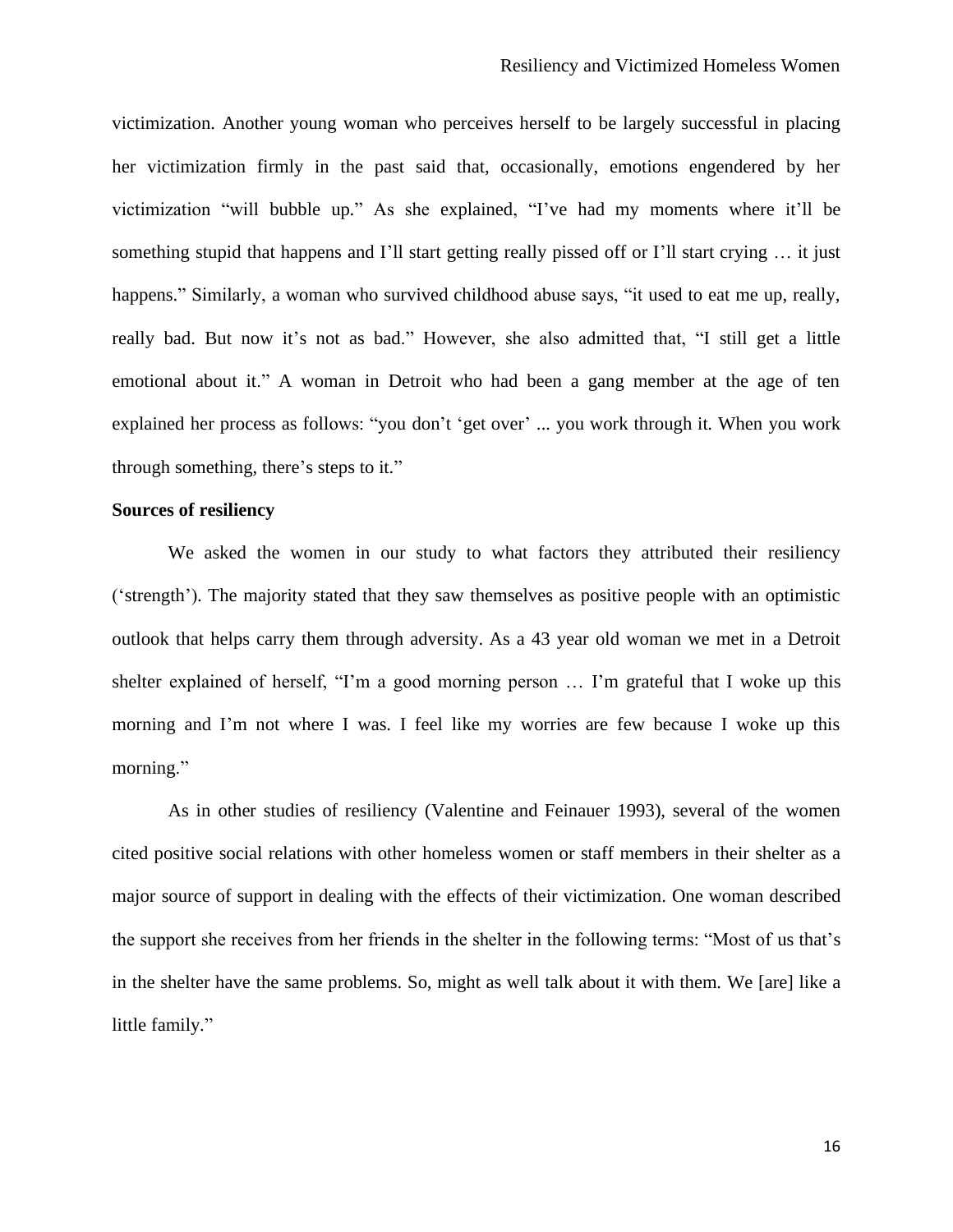Others stated that spirituality helps them a great deal. "I pray a lot," an African-American woman in Chicago said, "I ask God to remove those things that I have no control over." A woman in Detroit with a history of gang violence, explained that her spiritual faith helps her to envision a positive future: "I see myself in a house. And I know all I endured to get there. I already picked out my colour. I already know what I want my living room and dining room to look like ... this is just a test, that's the spiritual part of me."

For still other women, being actively engaged in physical or mental activities outside of the shelter helps them cope with both residual issues from the past, as well as present stressors associated with being homeless and/or shelter living. One woman we met in Chicago lifts weights, and another takes her dog (who lives nearby with a sister) for daily walks. A middleaged Native American woman advised that she likes to "go for long walks over out at the beach" or to "go and sit in the library and pick up a book and start reading … and get lost in it."

Self-blame and feelings of responsibility over one's victimization are often significant sources of distress faced by victims of sexual assault (Breitenbecher 2006; Ullman and Filipas 2006; Ullman 1996). In the case of some of the women we met who self-identified as 'strong', their ability to be resilient was aided by the fact that they recognized what was done to them was not their fault. For example, in speaking of the childhood sexual abuse she suffered, an African American woman in Detroit noted that she was unwilling to accept blame or responsibility for what happened to her, stating that this attitude helped her deal with the trauma that the abuse engendered. As she said, "I never thought that it was my fault." A women in another Chicago shelter, who had herself been the victim of intimate partner violence as an adult and sexual abuse as a child, similarly refused to accept responsibility for the victimization: It's not mine, so you can have it."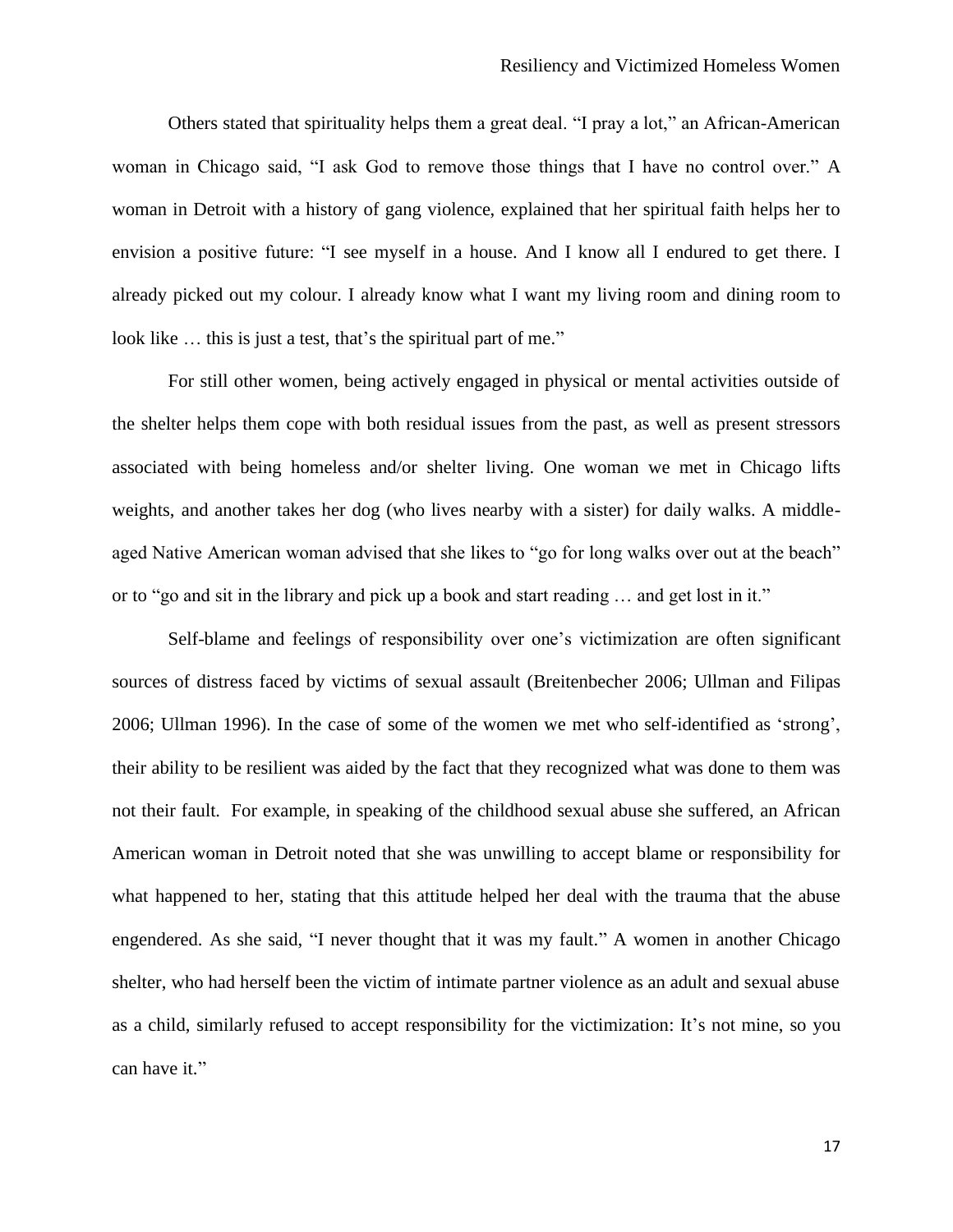The majority of interviewees also attributed some or all of their resiliency to their development of cognitive coping strategies that allowed them to compartmentalize their feelings, and thus to mentally and emotionally distance themselves from their victimization. Most of the women described such strategies using terms such as 'moving on' or 'letting go.' For example, one woman stated that to deal with the violence in her past, she made a conscious decision to "let it go, otherwise it will kill me." A woman in Chicago had so completely distanced herself from thoughts of her experience of sexual assault that when we initially asked her if she'd ever been sexually victimized, her first response was negative. She then contradicted herself, acknowledging that "it don't bother me like that because I like put it in the back of my head." Another interviewee acknowledged that she actively compartmentalizes her experiences of victimization: "I cannot think about any negatives … I know there's no one else I can push it off on. If I think of everything's that happened, it's not gonna do me any good to get depressed. It's just gonna drive me down." For this young woman, it is important to "do what I need to do" in order to "get my life together." In instances where this strategy was cited, we learned that the distance provided through compartmentalization allowed a woman to gain new perspective on her experience and its aftermath. Rather than staying rooted in the trauma of the victimization, women who spoke about compartmentalization – as the previous quote demonstrates – tended to see it as a tool to help them in the pursuit of their life goals. "I trained myself so that if something happened, I will leave it, let it go and move on," said a young woman in Detroit, "since then when something bad happened to me I kinda let it go and move on." For her, this strategy is critical because, as she said of herself, "You gotta future to look to.'"

The desire to overcome the trauma of violence (to 'let it go') is often closely associated with dreams of a positive future. Indeed, the majority of women in our sample held positive

18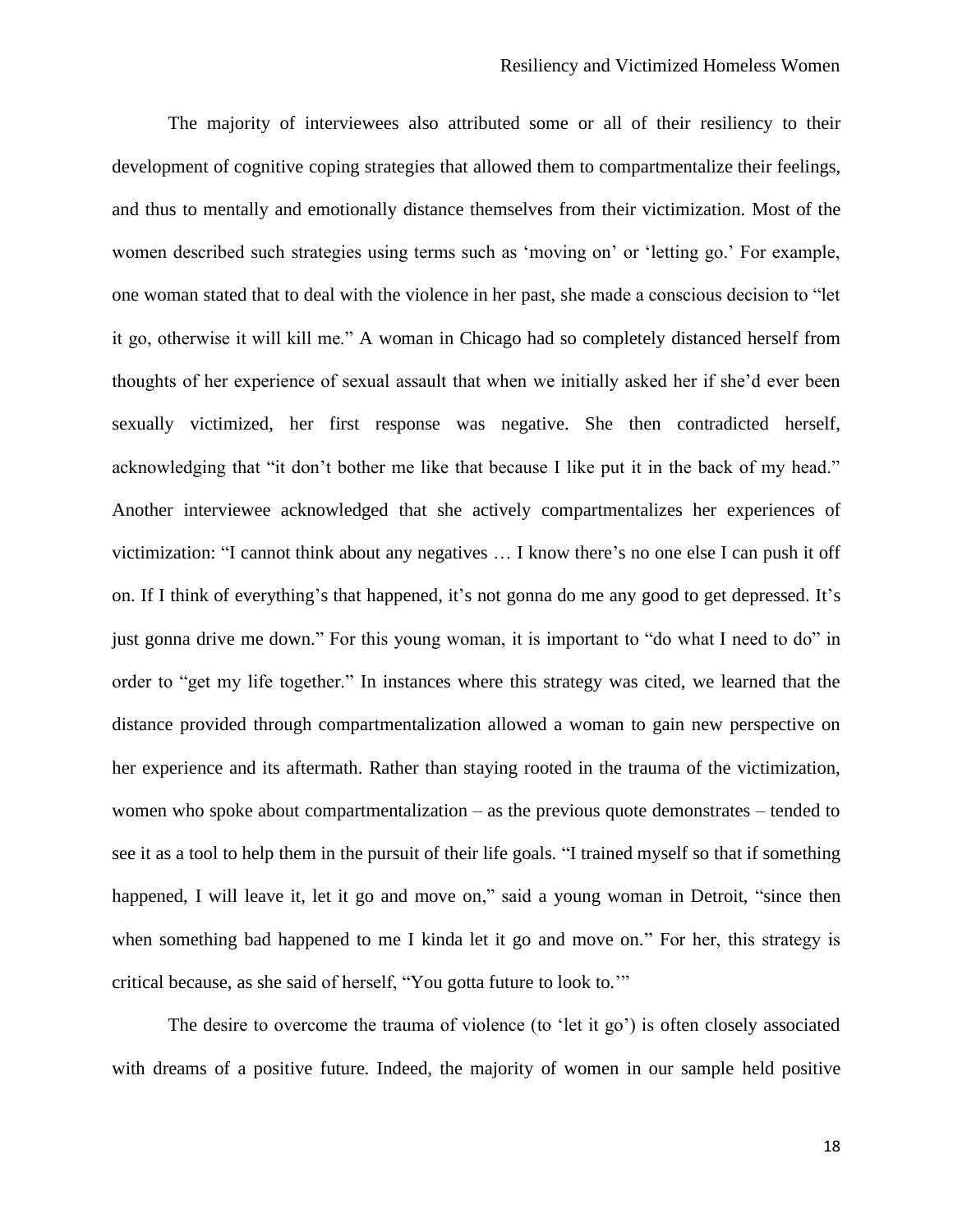personal aspirations and/or were taking steps to make their dreams a reality. Some of their stated goals were small and personal, such as the desire of a middle-aged woman in Detroit to visit her relatives in Canada. Another woman wanted to repair her family, and so while at the shelter, she and her husband were attending various programs to gain sobriety and regain custody of their children. A middle-aged woman we met in Chicago with the history of family, gang and domestic violence, was released from prison with a singular desire to rebuild her relationship with her sons, with whom she was now in contact. Other dreams involved fresh starts through employment or education. For example, a couple of the women spoke of plans they had made to begin over in new cities or states. One woman in Chicago explained how she was overcoming the negativity and hardship in her past as follows: "I haven't been a very nice person all my life. God may be punishing me. I'm comin' back. I'm goin' to school!" She was not alone; a number of the women in our study were either attending school or planning on beginning courses. A young victim of domestic violence was attending law school, while another young woman who had been forced into sex work was finishing her last year of high school in order to "transfer to either Wayne State or UCLA or any southern Baptist college for psychology." Some of the aspirations shared involved other potentially life-changing courses, as in the cases of the two young women in Detroit who told us they wanted to enter the navy and the air force respectively, to learn occupational skills, develop personal resources and see the world.

# **Attitudes toward mental health counselling**

[To a question about receiving counselling to deal with violent victimization] "It all depends on the person. It all depends on how willing they are to think about it" – African-American woman in Chicago.

It is somewhat axiomatic to view mental health services as a desirable, if not necessary, component of an effective treatment plan for dealing with the effects of violent victimization and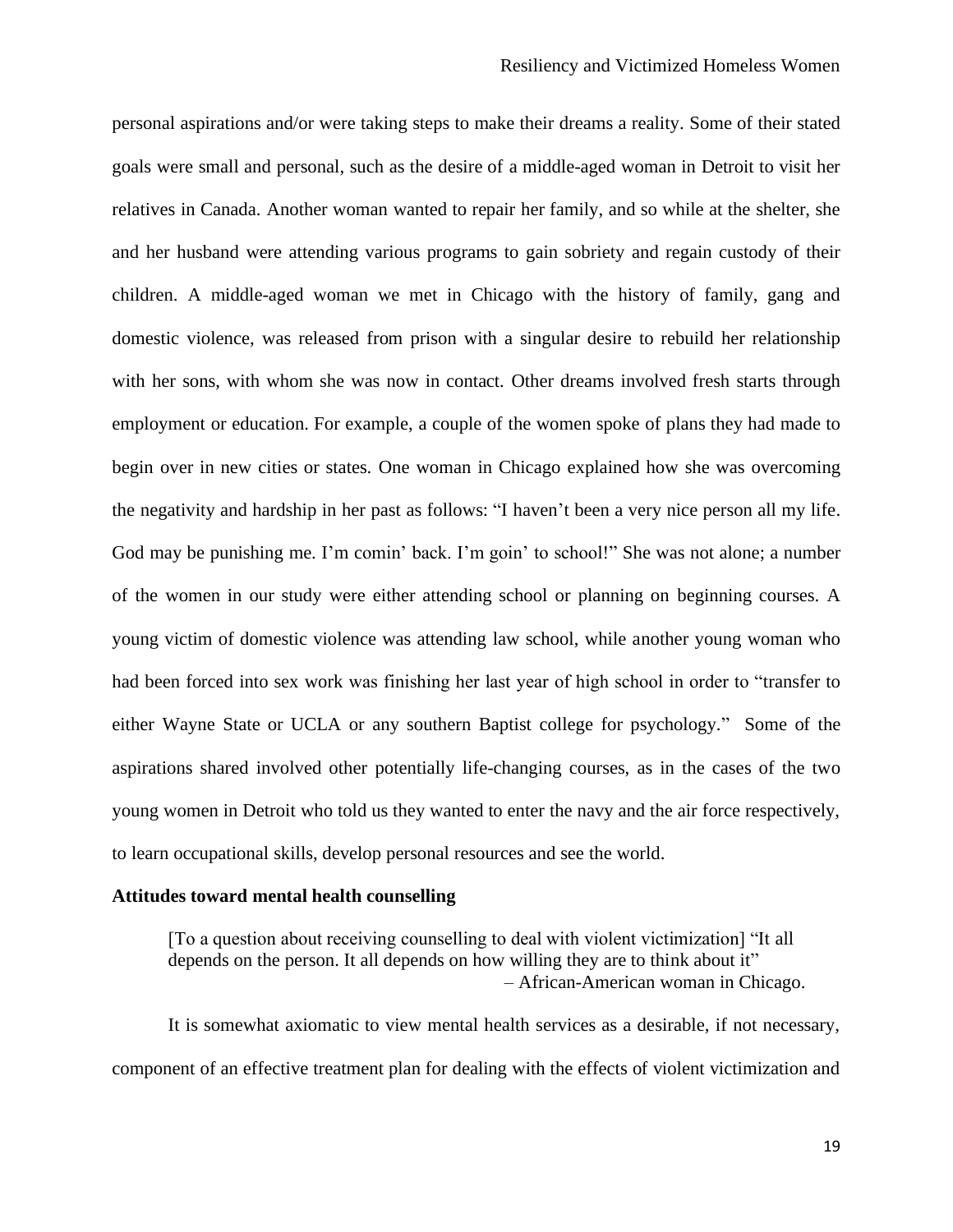other traumatic experiences (Bogar and Hulse-Killacky 2006). Thus, initially, we expected to find that resilient women would generally hold positive attitudes towards mental health services and thus be more willing to attend therapeutic-oriented programs, as part of a process of 'active healing' (ibid). While this was largely the case, what we discovered was a more nuanced, diverse set of responses towards the use of mental health services. These findings were reflective of the fact that the women interviewed tended tend to differentially weigh the costs and benefits of counselling, assessing whether therapeutic services would meet their individual needs (also see Finfgeld-Connett (2010) for discussion of women's assessments of services).

In relation to views of mental health counselling, we began by asking each woman if she had previously attended a mental health counselling program<sup>2</sup> to deal with the victimization and/or was currently utilizing professional mental health services. Such services include both individual counselling sessions with a trained therapist, as well as group therapy programs.

| Category of usage                                                    | Resilient (n) | Vulnerable (n) | Both $(n)$ | Total $(n)$ |
|----------------------------------------------------------------------|---------------|----------------|------------|-------------|
| Currently in counselling                                             | Q             |                |            |             |
| Currently in counselling and have<br>received counselling previously | 6             |                |            | Q           |
| Received counselling previously only                                 | 18            |                |            | 19          |
| No counselling ever received                                         | 19            | 3              |            | 23          |
|                                                                      |               | h              |            | 60          |

|  | <b>Table 4. Use of counselling services</b> |  |
|--|---------------------------------------------|--|
|  |                                             |  |

We found that eighteen of the women were currently in counselling, mostly as a result of mandatory counselling programs at their shelter or because they had specifically sought out services that were not offered to them at their shelter. Nine of those individuals currently in

<sup>&</sup>lt;sup>2</sup> This included both one-on-one counselling sessions and group therapy.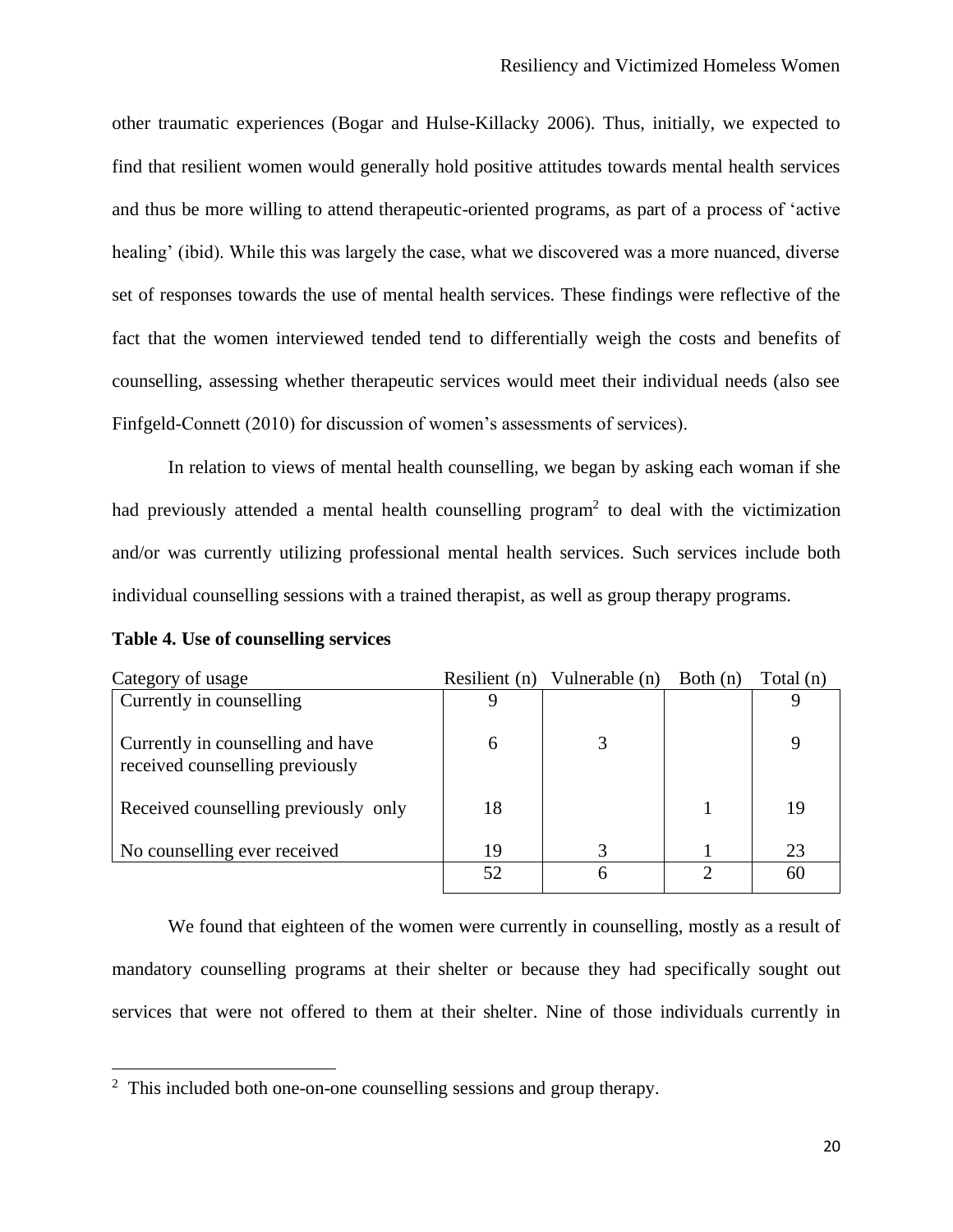counselling, had also previously received counselling services. A further nineteen women had received counselling previously, but were not currently enrolled in individual or group therapy programs. And, despite having often extensive histories of childhood abuse and experiences of adult violence, twenty-three of the women in this sample stated that they had not received or sought mental health services of any kind.

| Category of usage              | Resilient (n) | Vulnerable (n) | Both $(n)$ | Total (n) |
|--------------------------------|---------------|----------------|------------|-----------|
| Counselling seen as useful     | 33            |                |            | 39        |
| Counselling seen as not useful | 12            |                |            | 14        |
| Mixed views                    |               |                |            |           |
|                                | 52            |                |            |           |

**Table 5. Attitudes towards counselling services**

As per our central research questions, we asked participants about their experiences and attitudes toward using mental health services. In the majority of cases our assumption was borne out and women who self-identified as strong or resilient did hold favourable attitudes towards the use of mental health services. For example, one of the women interviewed, who is herself dealing with the effects of intimate partner violence without support, felt that counselling would be a good option for her because victimization-related issues "may hit you at different moments, it would be nice just to have somebody there to talk with, to get it out." A woman in Chicago, who had sought treatment for major depression after leaving an abusive partner, stated repeatedly that she views herself as a strong woman and that being strong is not antithetical to seeking assistance when it's needed. The Latina woman who had been sexually assaulted said of her counselling sessions, "I'm dealing with the stuff that I do know now and hopefully it brings out some more stuff so that I don't hide it in the back of my head, so that it don't come out later and hit me in the face." Another young woman from Chicago stated that her visits with her therapist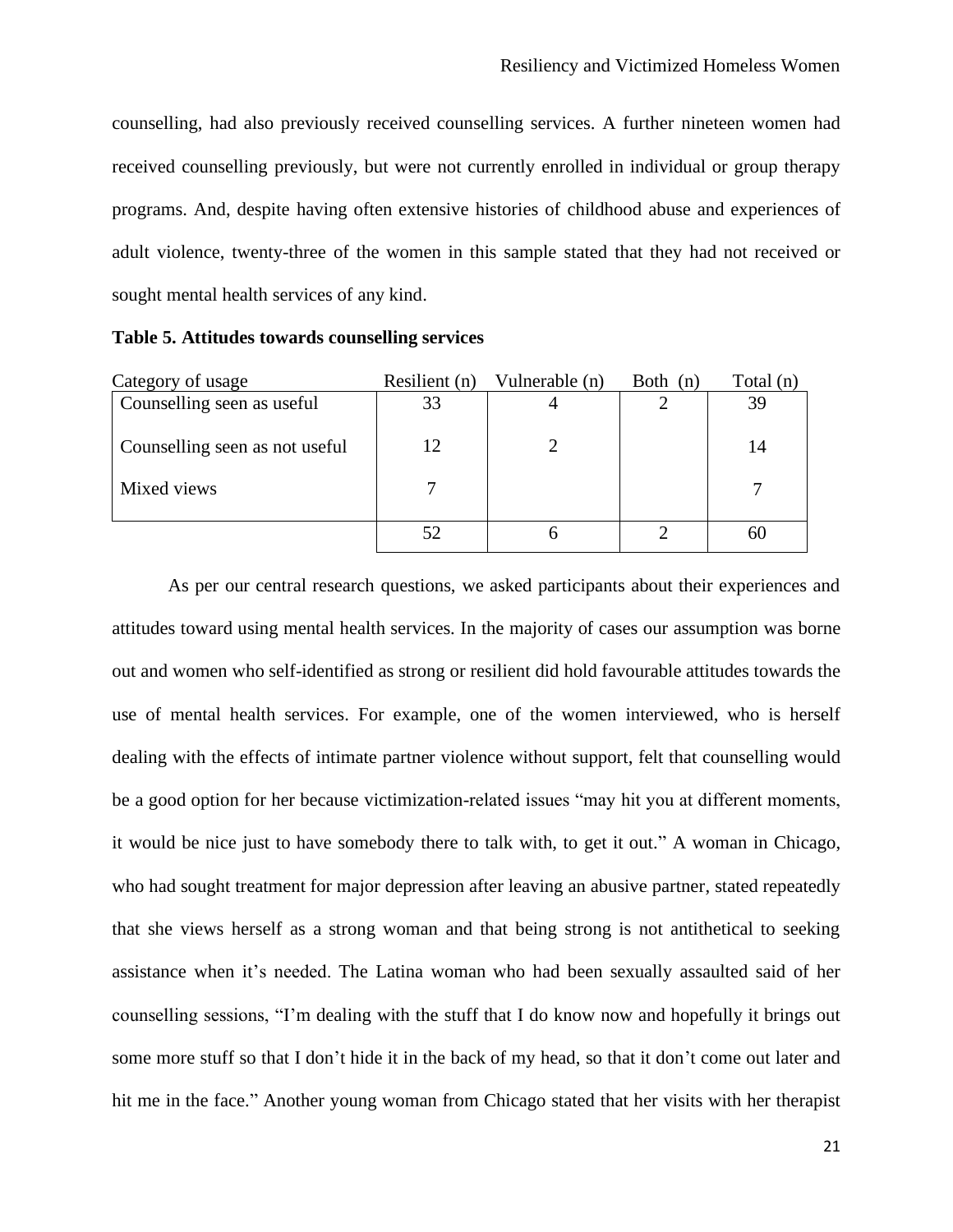are beneficial to aiding her growth process: "I do talk about things that's going on with me because if I do hold it in, I have resentments. I left everything out, resentments and anger and all types of stuff within me. If I'm holding things in and I know I'm not happy about it, of course, I'm not going to be the person I really want to [be]." She added, "as long as I got it out of me, I'm free."

Four of the women who self-identified as 'vulnerable' saw counselling as potentially useful for helping them to resolve issues arising from past experiences of violence. Among this small groups is a woman who said of herself, "I need help and I know I need help. Why won't nobody listen to me? What do they want me to do? Hurt myself or hurt somebody else before they listen to me?"

Similarly, both of the women who self-identified as simultaneously 'resilient' and 'vulnerable' were of the view that mental health programs are beneficial to recovering from violent victimization. Indeed, one the women stated that she felt that lack of counselling services was a significant hindrance to her ability to overcome past victimization. What she wanted she said, was "just want one person. My own person that I could really, really talk to", a counsellor to help her "get put on that balanced path, so that I can go forward and stop looking back."

Positive views of the merits of counselling were not, however, universally held. In fact, one third of the women either saw counselling as not being useful or held, at best, mixed views as to the utility of such services. This finding was particularly the case for resilient women, several of whom felt that counselling would entail costs that would not outweigh any potential benefits. In particular, these women felt that the process of reliving their experiences of violent victimization in a therapeutic setting would hinder any progress they had made on their own in putting their victimization behind them. A pregnant, young woman in Detroit exemplified this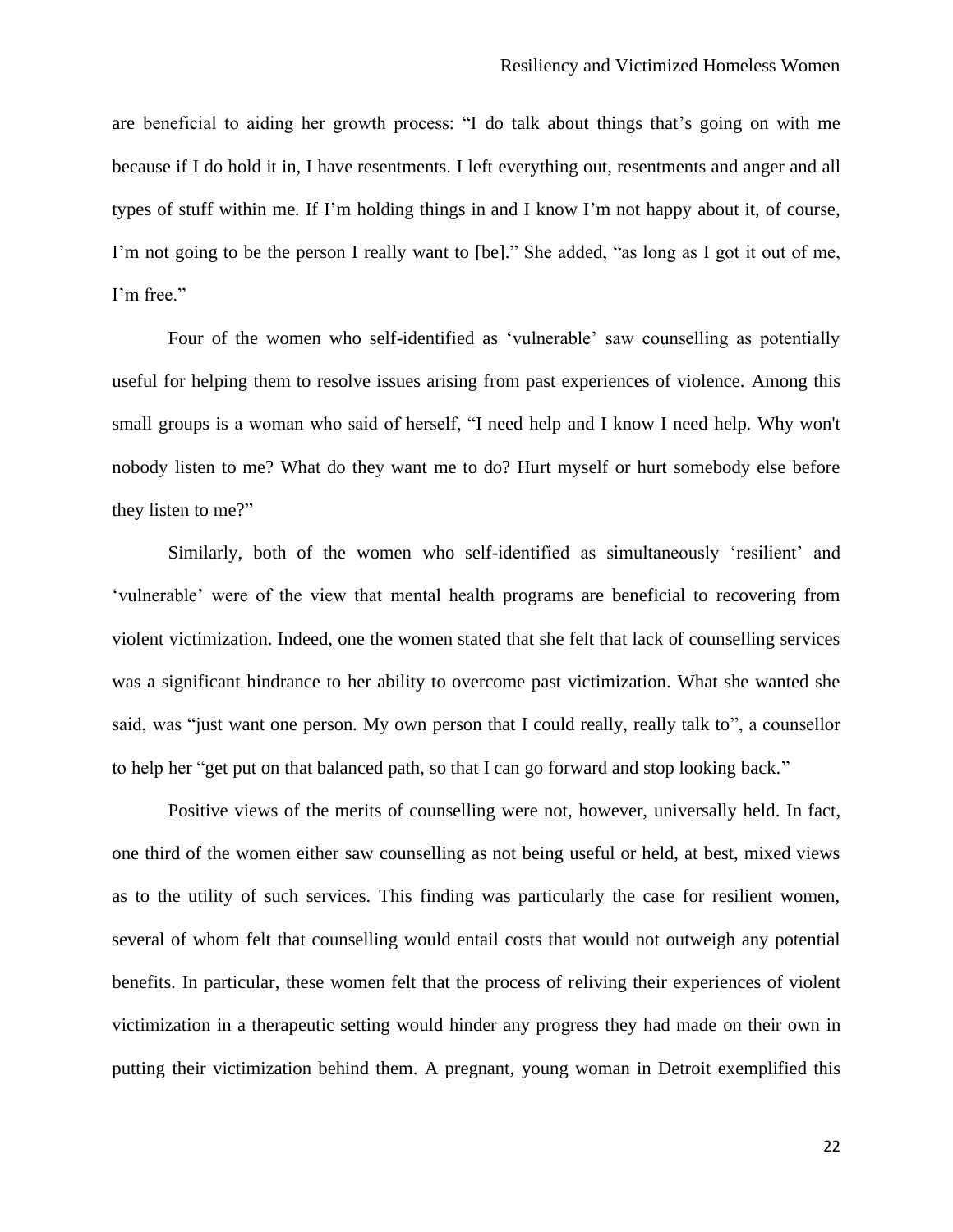view: "For some people that type of method do work. Young girls they just want to take their mind off it. They want it to be over with." A woman in Chicago explicitly stated that she sees therapy as potentially side tracking her from continued progress in overcoming her victimization. Of counselling she said, "I myself wasn't willing because I was thinking, 'why think about it? Why let it back in my brain?' ... I'd have to go there again ... You're not going to really concentrate on anything else. I myself am trying to concentrate on exactly what I have to do, nothing else." As counselling can be a mandated part of a program offered by a community service provider, and thus inescapable, some of the women stated that they actively thwart the process by refusing to disclose their victimization and/or avoiding discussions of other things in their lives that they see as 'bringing up the past.' One young woman openly resented her shelter's mandated counselling, "I don't get the point of counselling because why keep talking about it again and again? It's just going to make it worse. Just sit there and keep telling them about it. Thinking about it. It's just going to sit on your brain." In counselling sessions, she spends as little time as possible answering her counsellor's questions, using various verbal tactics to avoid answering any questions she doesn't wish to answer, and pointedly watching the clock.

Not surprisingly, given that the women in our sample had frequently experienced multiple instances of violent victimization, the issue of trust and the negative costs of trusting strangers with one's intimate details was a recurring theme in some of our interviews. To facilitate the use of mental health services, one of the shelters we visited has both a psychiatrist come once a month for individual counselling sessions and arranges weekly transportation to a nearby clinic for group therapy. However, as one long time shelter resident noted of other residents, a lot of them refuse to attend counselling because they "are afraid to really open up." A woman in Detroit similarly referenced trust issues, in particular the concern that a psychiatrist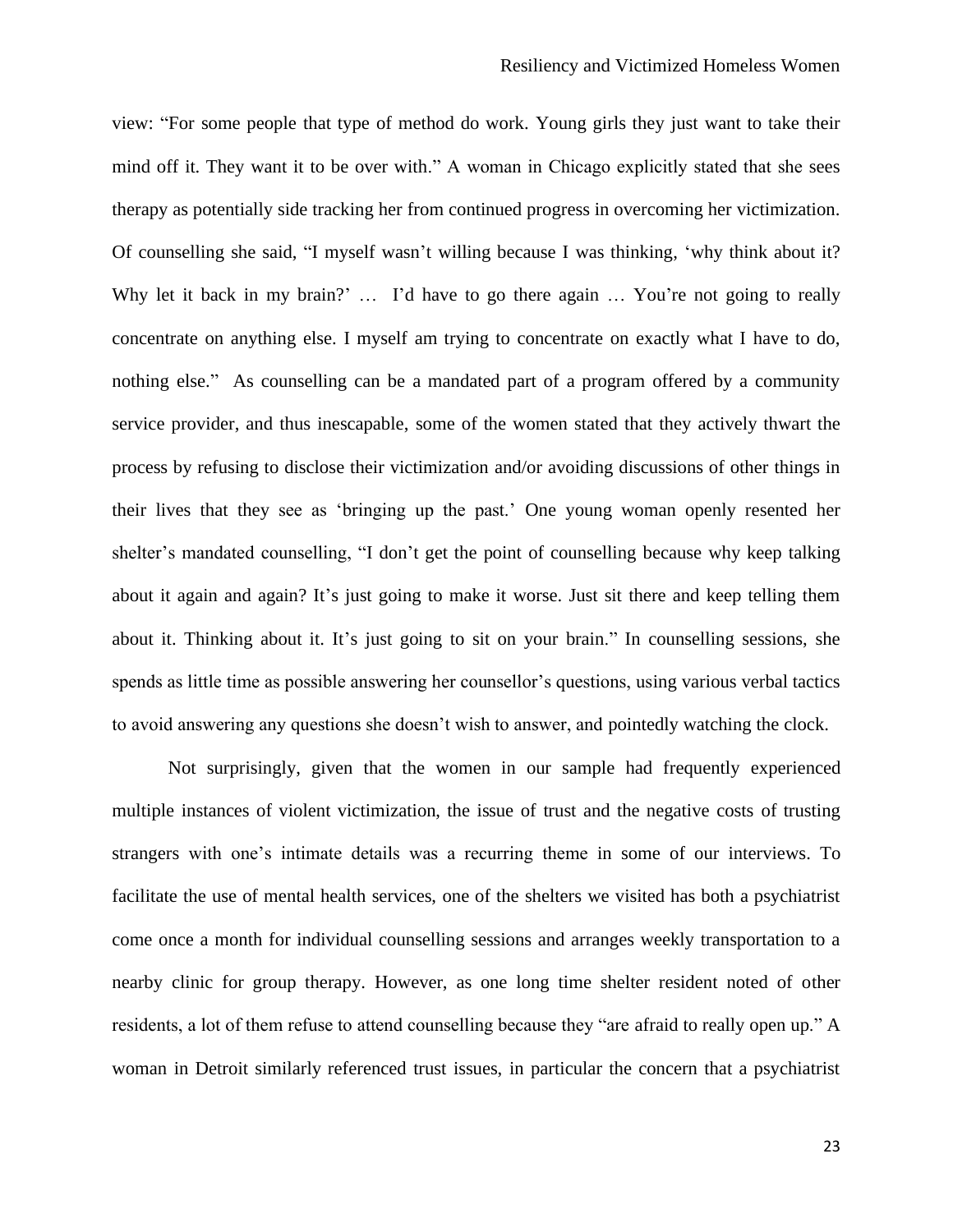will reveal a client's personal information. As she explained, "psychiatrist's got a friend. She might not mention no names, because she knows the laws, but ..."

Yet other resilient women stated that they saw themselves as having more or less put past violence behind them and felt they had no need for counselling services to deal with any related issues. We note that their expressed views were often self-contradictory. For example, a thirtynine year old woman in Chicago diagnosed with clinical depression emphatically stated that she would not want mental health counselling services because she had put her experiences of childhood physical and sexual abuse behind her. However, when asked at another point in the interview if she felt that she was "over her abuse" and its symptoms, she acknowledged, "I wouldn't say I'm over it, but I don't think about it. I just don't think about it at all." Still other participants revealed that they attend counselling services and share various aspects of their life with their counsellor, they did not see any personal or social utility in discussing their victimization. The most notable example is the woman in Chicago who spent an hour with one of the researchers revealing intimate details of multiple horrific experiences of victimization. When she was asked how much of her past, if any, she shares with her therapist, she replied, "[whispers] I never talk. My past life ... my psychologist, I wouldn't tell her the things I told you because she's in a therapeutic situation." When clarification was sought as to what she meant, she advised that our research could help others, whereas she didn't see any point in rehashing her history for a therapeutic goal, when she already begun to make peace with that history. This was not an uncommon response, several of the women currently receiving counseling – including some who thought counselling was helpful – acknowledged that they had not disclosed past victimization to their therapist/counsellor for similar reasons.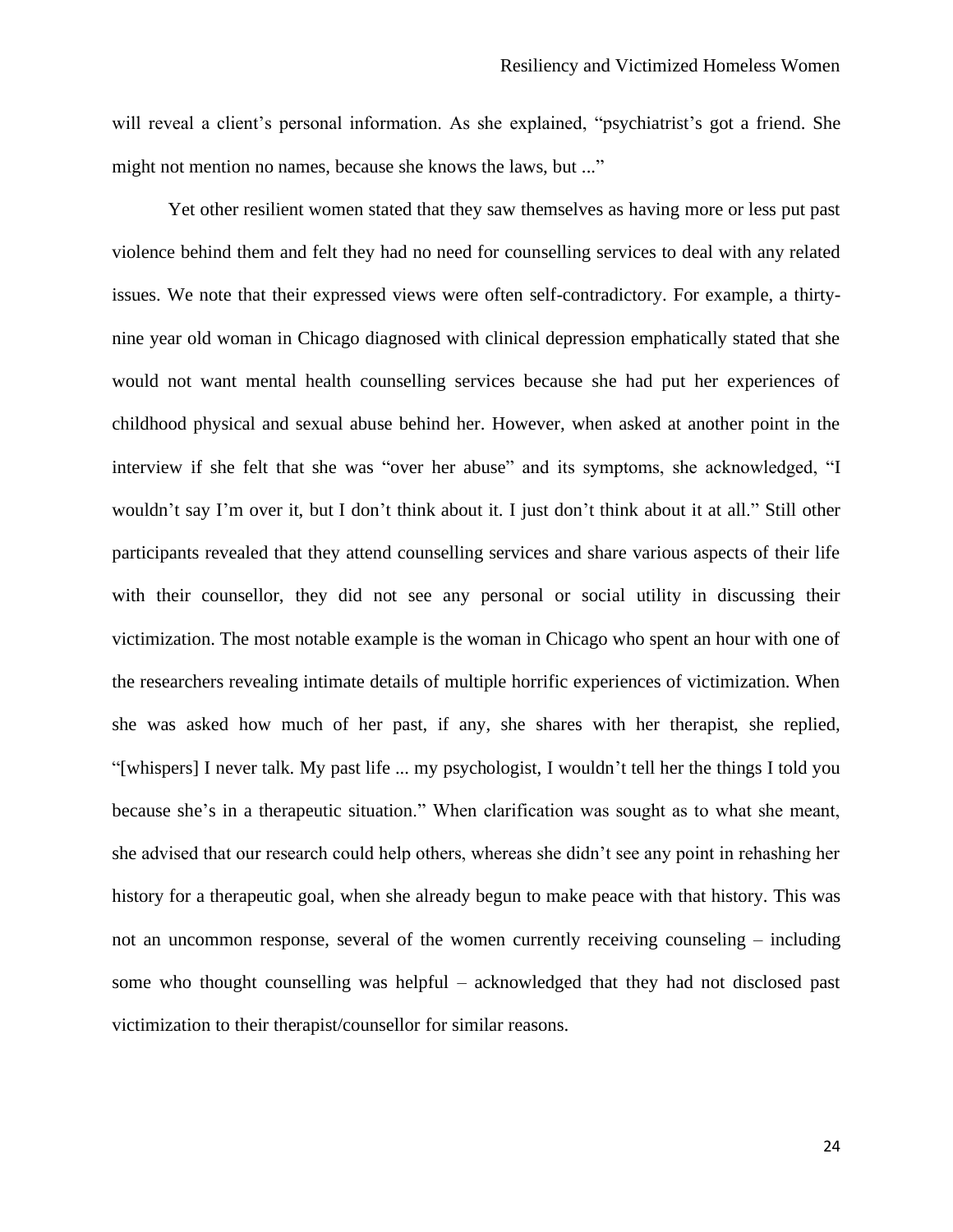Lastly, in relation to the seven women who had mixed views as to the utility of mental counselling programs, we note the fact that each woman in this group had had experience with counselling programs – either currently and/or in the past. Thus, their ambivalence was based on personal experience. In analyzing their interviews it appears that while therapeutic benefits were derived from the experience of talking out their problems, these women felt the therapy they were receiving was not getting to the root of their issues and thus was of limited use.

#### **Meeting women where they're at**

"I'mma put it to you like this. For me, I could get distressed because Keebler didn't put enough chips in the chocolate chip cookies. I could, because that's my thing. I like the chocolate chips. For other people … [shrugs]" – 43 year old woman in Detroit.

The purpose of this paper was to explore resiliency among homeless women who have been victims of violence. Our data reveals that *contra* the image of the pathological victim found within social scientific accounts, the majority of homeless women we interviewed expressed resilient attitudes and behaviours and were in various stages of attempting to overcome their victimization and its adverse effects. We also found support for the position that resiliency is a dynamic process that varies by individual and can co-occur with symptoms of trauma (Rutter 1987). Further, we observed that perceptions of the utility of therapeutic counselling in aiding the process of overcoming trauma vary. For many women of the women sampled, counselling is clearly seen as a welcome positive step towards overcoming victimization; however, our data suggests that we ought not to assume that this is the case for all. One third of the women interviewed saw mental health counselling services as not useful or as being, at best, of limited use. For some women, particularly those processing pain that is perhaps still too fresh or deep, counselling was actually seen as a potential impediment to their ability to 'get on' with life and recovery. Others felt that they had already successfully overcome their victimization and so are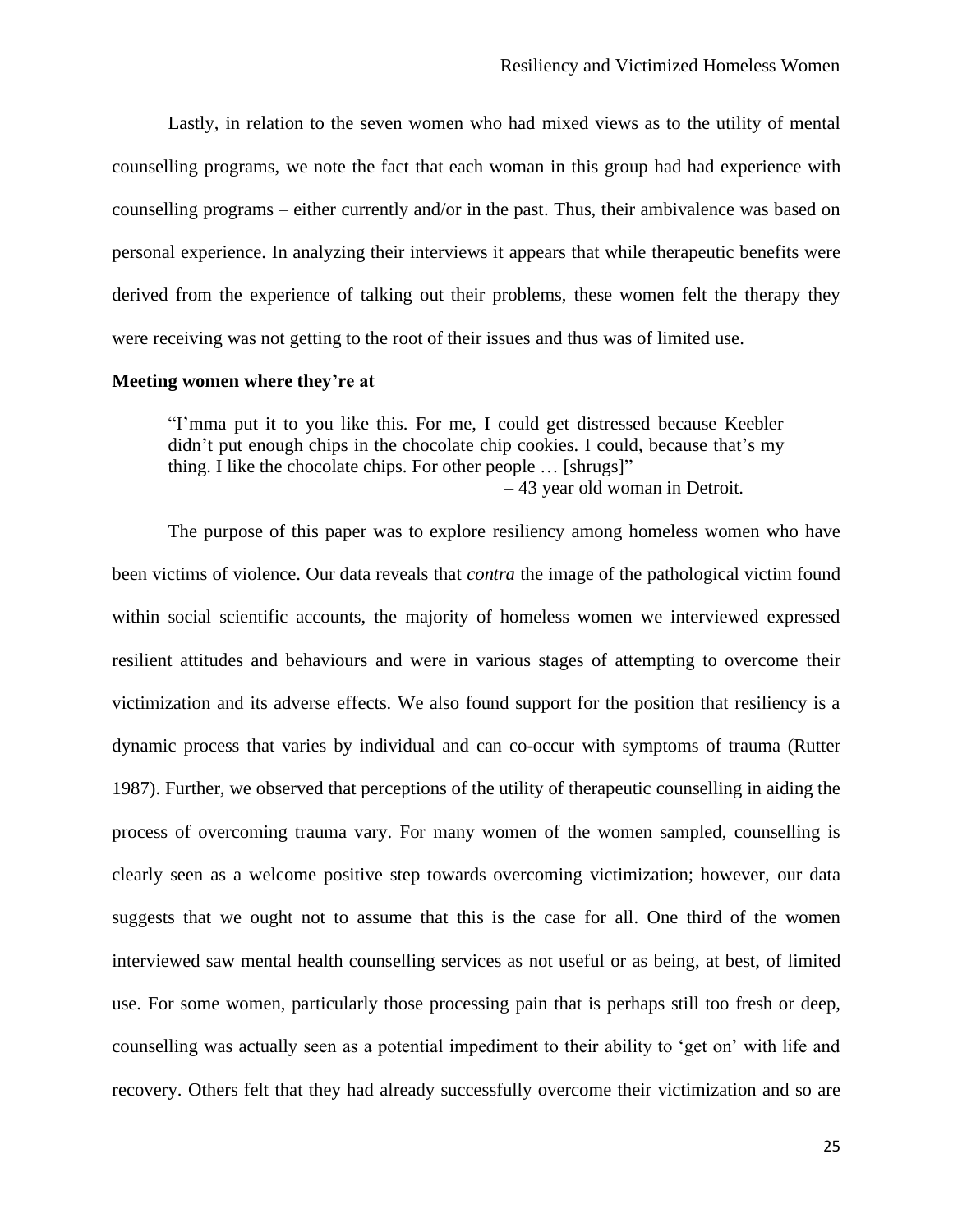less inclined toward counselling services and in some cases exhibited resentment over forced participation in mandatory counselling programs.

We note that the present study is not without limitations. Although efforts were made to address issues related to disclosure, one important potential limitation we have to consider is the possibility that levels of victimization reported do not accurately reflect research participants' actual experience – that is, our report rates may be lower because of participants' unwillingness to disclose victimization. Thus, the actual number of victimized women in our original sample may have been higher than sixty. Future researchers in this area need to be sensitive to disclosure issues and to take active steps to minimize them. Further, our study sampled women who are utilizing services, and thus excluded women who are on the streets and do not access community resources. Our justification for focusing on the former was that our initial research interest was in service access issues and thus we sought the views of those already accessing services. Had we not excluded women who do not currently access services, our sample would perhaps have generated higher rates of victimization and fewer resilient women. Regardless, our results clearly indicate the need for broader study of resiliency and trauma across more diverse groups of homeless women.

Why is further study necessary? As our own research demonstrates, there is a complex inter-relationship among individual and social factors in both the process of overcoming victimization and its effects, as well as in influencing women's attitudes towards counselling services. Continuing research in this area has significant implications for the effective delivery of mental health services. Through improved understanding of the factors that encourage resiliency, we can create mental health programs that better capitalize on homeless women's strengths rather than simply emphasizing their vulnerabilities (Ingram et al. 1996). Further, improved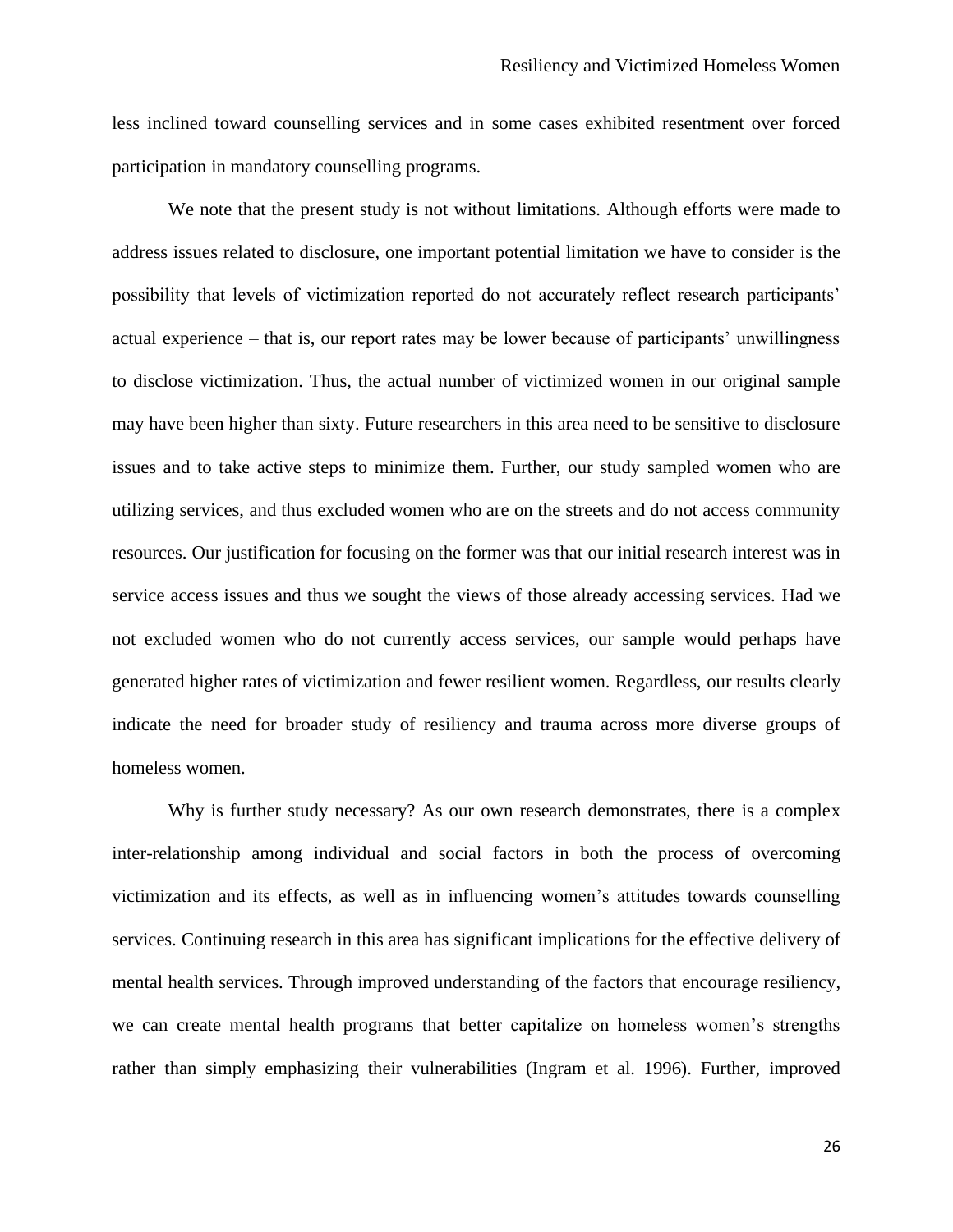understanding of resiliency processes would aid in the development of a therapeutic perspective that recognizes that women's paths post-victimization are unique and dynamic, so that programs can be tailored appropriately. In short, we will be doing a better job of helping to empower women, rather than treating them as weak and pathological.

# **References:**

- Boes, M. and K. van Wormer. (1997). 'Social work with homeless women in emergency rooms: a strengths-feminist perspective.' *Affilia, Journal of Women and Social Work*, 12(4): 408- 412.
- Bogar, C., Hulse-Killacky, D. (2006) 'Resiliency Determinants and Resiliency Processes Among Female Adult Survivors of Childhood Sexual Abuse.' *Journal of Counseling & Development*, 84, 318-327.
- Breitenbecher, K. (2006). 'The Relationships Among Self-Blame, Psychological Distress, and Sexual Victimization.' *Journal of Interpersonal Violence*, 21(5): 597 – 611.
- Evans, R. and Forsyth, C. (2004) 'Risk Factors, Endurance of Victimization and Survival Strategies: The Impact of the Structural Location of Men and Women on the Experiences within Homeless Milieus.' *Sociological Spectrum*, 24: 79-505.
- Finfgeld-Connett, D. (2010) 'Becoming Homeless, Being Homeless, and Resolving Homelessness Among Women.' *Issues in Mental Health Nursing*, 31:461–469.
- Flemke, K. (2009) 'Triggering Rage: Unresolved Trauma in Women's Lives.' *Contemporary Family Therapy*, 31:123–139
- Goodman, L. and Dutton, M. (1996) 'The Relationship Between Victimization and Cognitive Schemata Among Episodically Homeless, Seriously Mentally Ill Women.' *Violence and Victims,* 11(2): 159-174.
- Hudson, A., Wright, K., Battacharya, D. and Sinha, K. (2010) 'Correlates of Adult Assault Among Homeless Women.' *Journal of Health Care for the Poor and Underserved*, 21(40): 1250-1262.
- Humphreys J. (2003). 'Resilience in Sheltered Battered Women.' *Issues in Mental Health Nursing,*24:137–152.
- Ingram, K., Corning, A., and Schmidt, L. (1996). 'The Relationship of Victimization Experiences to Psychological Well-Being Among Homeless Women and Low-Income Housed Women.' *Journal of Counseling Psychology*, 43(2): 218-227.
- Lam J., and Rosenheck R. (1998) 'The Effect of Victimization on Clinical Outcomes of Homeless Persons With Serious Mental Illness.' *Psychiatric Services*, 49(5):678–83.
- Ratican, K. (1992). 'Sexual Abuse Survivors: Identifying Symptoms and Special Treatment Considerations.' *Journal of Counseling & Development ,* 71(1), 33-38.
- Ronel, N. and Elisha, E. (2011) 'A Different Perspective: Introducing Positive Criminology.' *International Journal of Offender Therapy and Comparative Criminology*, 55(2), 305– 325.